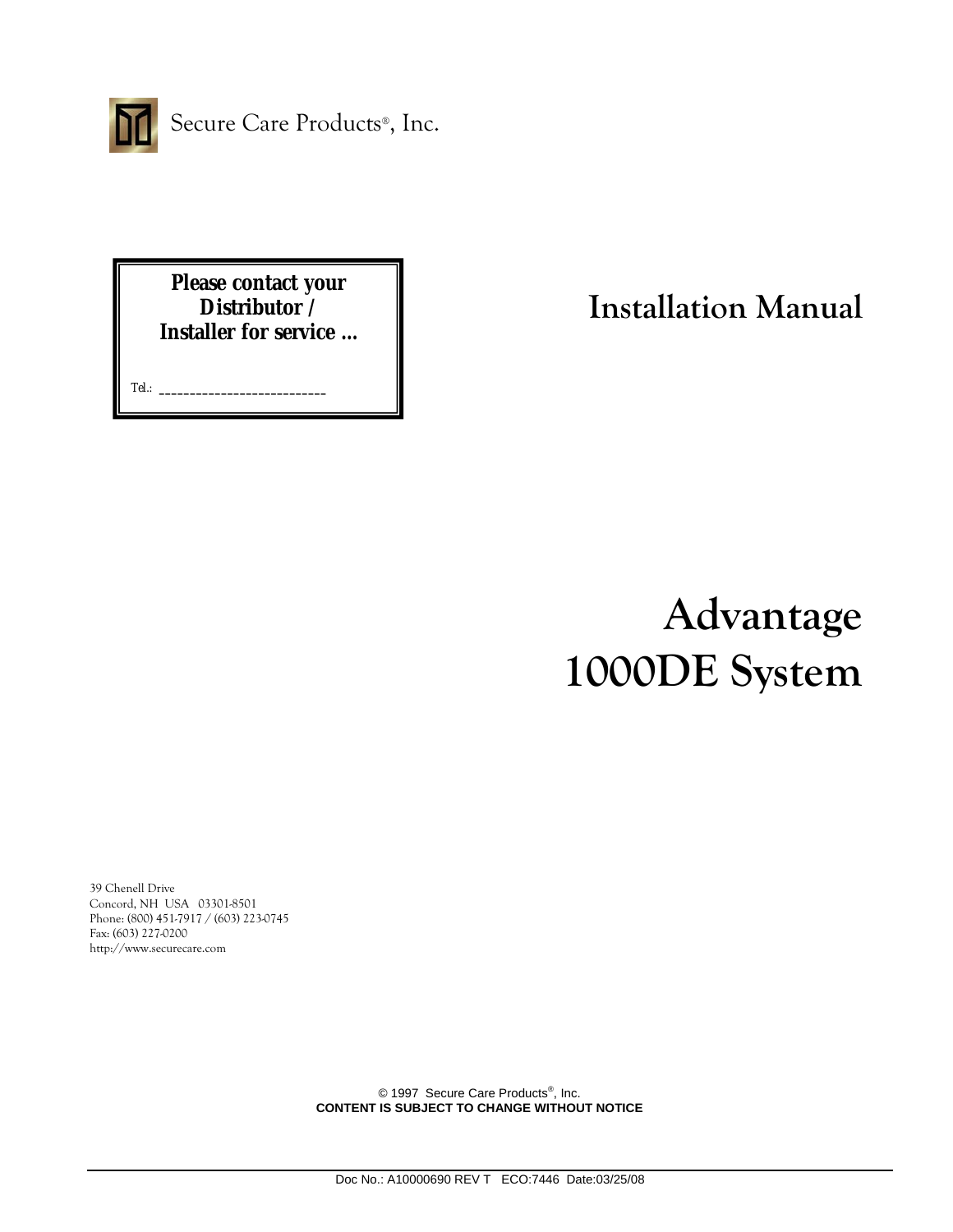## **TABLE OF CONTENTS**

|                                                       | <b>SECTION 1 IMPORTANT NOTICES</b>                           | 5  |
|-------------------------------------------------------|--------------------------------------------------------------|----|
|                                                       | <b>SECTION 2 POWER AND GROUNDING REQUIREMENTS</b>            | 8  |
|                                                       | <b>SECTION 3 TYPICAL INSTALLATION</b>                        | 9  |
|                                                       | <b>SECTION 4 SPECIFICATIONS</b>                              | 10 |
|                                                       | <b>SECTION 5 SYSTEM COMPONENT DESCRIPTIONS</b>               | 11 |
|                                                       | <b>SECTION 6 STANDARD FEATURES</b>                           | 13 |
|                                                       | SECTION 7 INSTALLATION AND CONNECTIONS                       | 14 |
|                                                       | Single or Double Nurse Station Connections                   | 14 |
| <b>Sounder Connections</b>                            |                                                              | 14 |
| <b>External Antenna Connections</b><br>15             |                                                              |    |
| <b>Magnetic Door Contact Connections</b><br>16        |                                                              |    |
| <b>Elevator Connections</b><br>17                     |                                                              |    |
| <b>Remote Keypad Connections</b><br>17                |                                                              |    |
| <b>Electromagnetic Lock Connections</b><br>18         |                                                              |    |
| <b>Delayed Egress Connections</b><br>19               |                                                              |    |
| <b>Push Button Connections</b><br>20                  |                                                              |    |
| <b>Fire Alarm Connections</b><br>20                   |                                                              |    |
|                                                       | <b>SECTION 8 PROGRAMMING INSTRUCTIONS</b>                    | 22 |
| <b>SECTION 9</b>                                      | <b>TESTING THE ADVANTAGE 1000DE PERIMETER ACCESS CONTROL</b> | 24 |
|                                                       | RECOMMENDED WEEKLY TESTING                                   | 24 |
| Testing the Patient Escort and Anti-tailgate Features |                                                              | 24 |
| Testing the Remote Keypad                             |                                                              | 24 |
| Testing the Remote Push Button                        |                                                              | 24 |
| Testing the Advanced Security Mode Feature<br>24      |                                                              |    |
|                                                       |                                                              |    |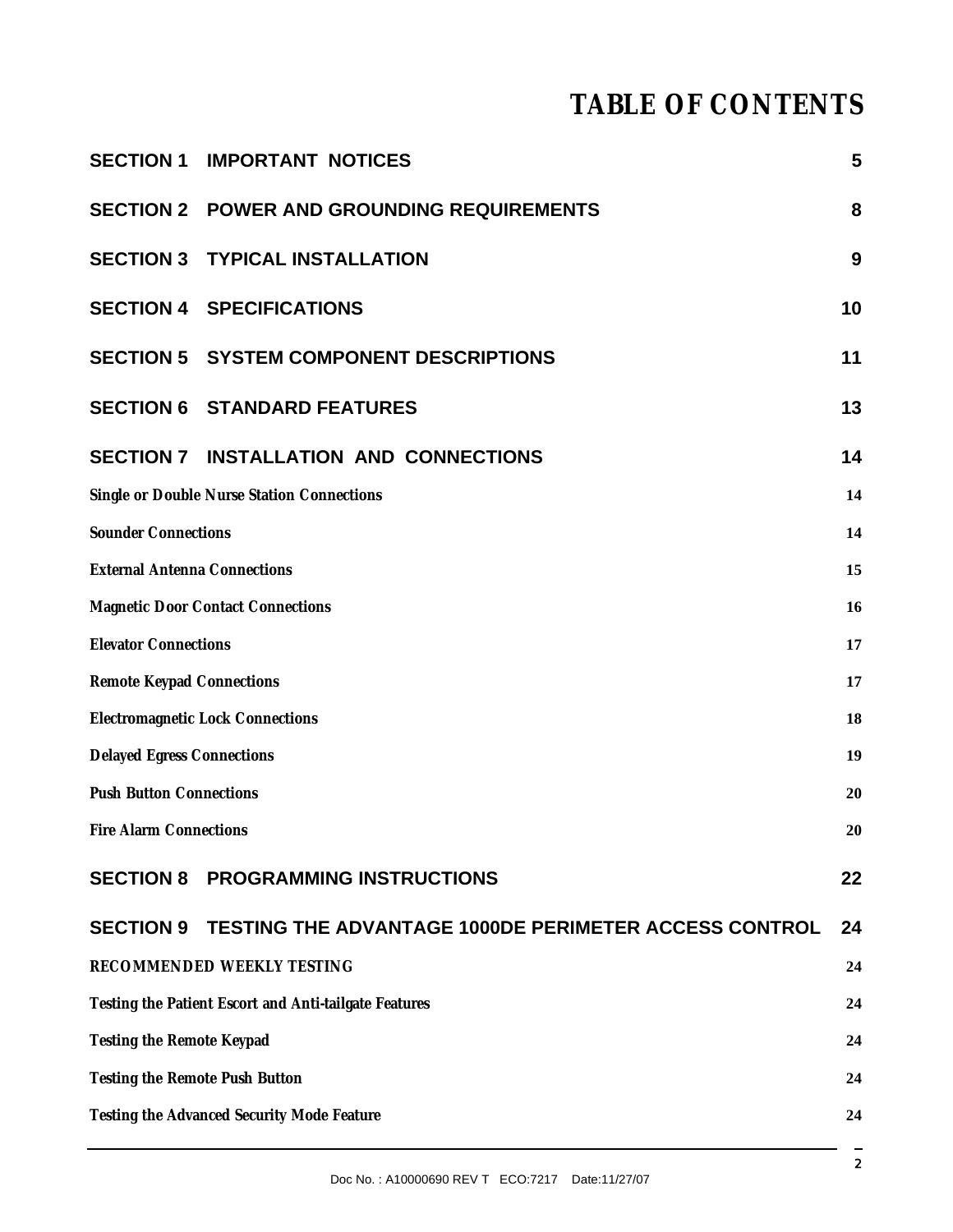| RECOMMENDED ANNUAL SERVICE                                                                    |    |
|-----------------------------------------------------------------------------------------------|----|
| <b>Battery Replacement</b>                                                                    | 24 |
| SECTION 10 TESTING THE ADVANTAGE 1000DE WITH DELAYED EGRESS<br><b>MAGNETIC LOCKING SYSTEM</b> | 25 |
| RECOMMENDED WEEKLY TESTING                                                                    | 25 |
| Testing the Patient Escort and Anti-tailgate Features                                         | 25 |
| Testing the Delayed Egress Feature                                                            |    |
| Testing the Remote Keypad                                                                     |    |
| Testing the Remote Push Button                                                                |    |
| Testing the Advanced Security Mode Feature                                                    |    |
| RECOMMENDED MONTHLY TESTING                                                                   |    |
| Fire Alarm Release Test                                                                       |    |
| RECOMMENDED ANNUAL SERVICE                                                                    |    |
| <b>Battery Replacement</b>                                                                    | 26 |
| <b>SECTION 11 REPLACEMENT PARTS LIST</b>                                                      | 27 |
| SECTION 12 GENERAL PRODUCT WARRANTY STATEMENT                                                 | 28 |
| 1. Notices                                                                                    | 28 |
| 2. Limited Warranty                                                                           | 30 |
| 3. Limitations of Liability                                                                   |    |
| 4. Governing Law and Arbitration                                                              |    |
| 5. Severability                                                                               | 31 |
| 6. Waiver                                                                                     | 32 |
| <b>SECTION 13 COMPLIANCE STATEMENTS</b>                                                       | 33 |
| Information to User                                                                           | 33 |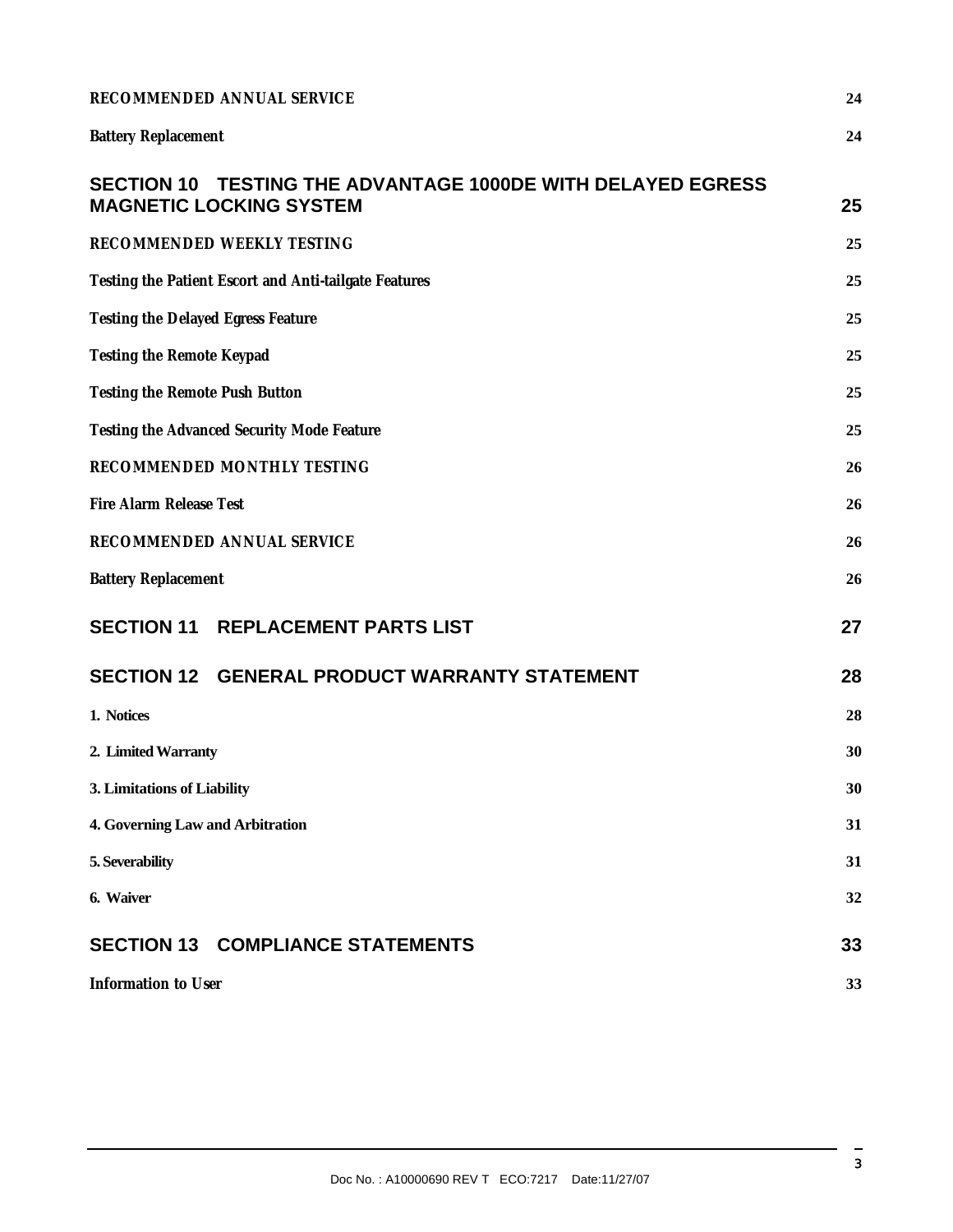### *INDEX OF FIGURES*

| Figure 2-1 Advantage 1000DE Grounding Requirements                                   | $\bf{8}$ |
|--------------------------------------------------------------------------------------|----------|
| Figure 5-1 Advantage 1000DE Exit Panel Front View                                    | 11       |
| Figure 5-2 Advantage 1000DE Exit Panel Rear Connections View                         | 11       |
| Figure 5-3 Advantage 1000DE Dip Switch Location, Functions & Settings                | 12       |
| Figure 7-1 Advantage 1000DE to One or Two Nurse Station Connections                  | 14       |
| Figure 7-2 Advantage 1000DE to Sounder Connections                                   | 14       |
| Figure 7-3 Advantage 1000DE to One Scepter <sup>®</sup> Antenna Connections          | 15       |
| Figure 7-4 Advantage 1000DE to Two Scepter <sup>®</sup> Antenna Connections          | 15       |
| Figure 7-5 Advantage 1000DE to Magnetic Door Contact Connections                     | 16       |
| Figure 7-6 Advantage 1000DE to Two Magnetic Door Contacts Connections                | 16       |
| Figure 7-7 Advantage 1000DE to Elevator Control Connections                          | 17       |
| Figure 7-8 Advantage 1000DE to Remote Keypad Connections                             | 17       |
| Figure 7-9 Advantage 1000DE to Electromagnetic Lock Connections                      | 18       |
| Figure 7-10 Advantage 1000DE to Two Electromagnetic Locks Connections                | 18       |
| Figure 7-11 Advantage 1000DE to a Single Delayed Egress Switch Connections           | 19       |
| Figure 7-12 Advantage 1000DE to Multiple Delayed Egress Switch Connections           | 19       |
| Figure 7-13 Advantage 1000DE to a Momentary Push Button Connections                  | 20       |
| Figure 7-14 Advantage 1000DE to Fire Alarm Control Panel Connections                 | 20       |
| Figure 7-15 Multiple Advantage 1000DE Panels to Fire Alarm Control Panel Connections | 21       |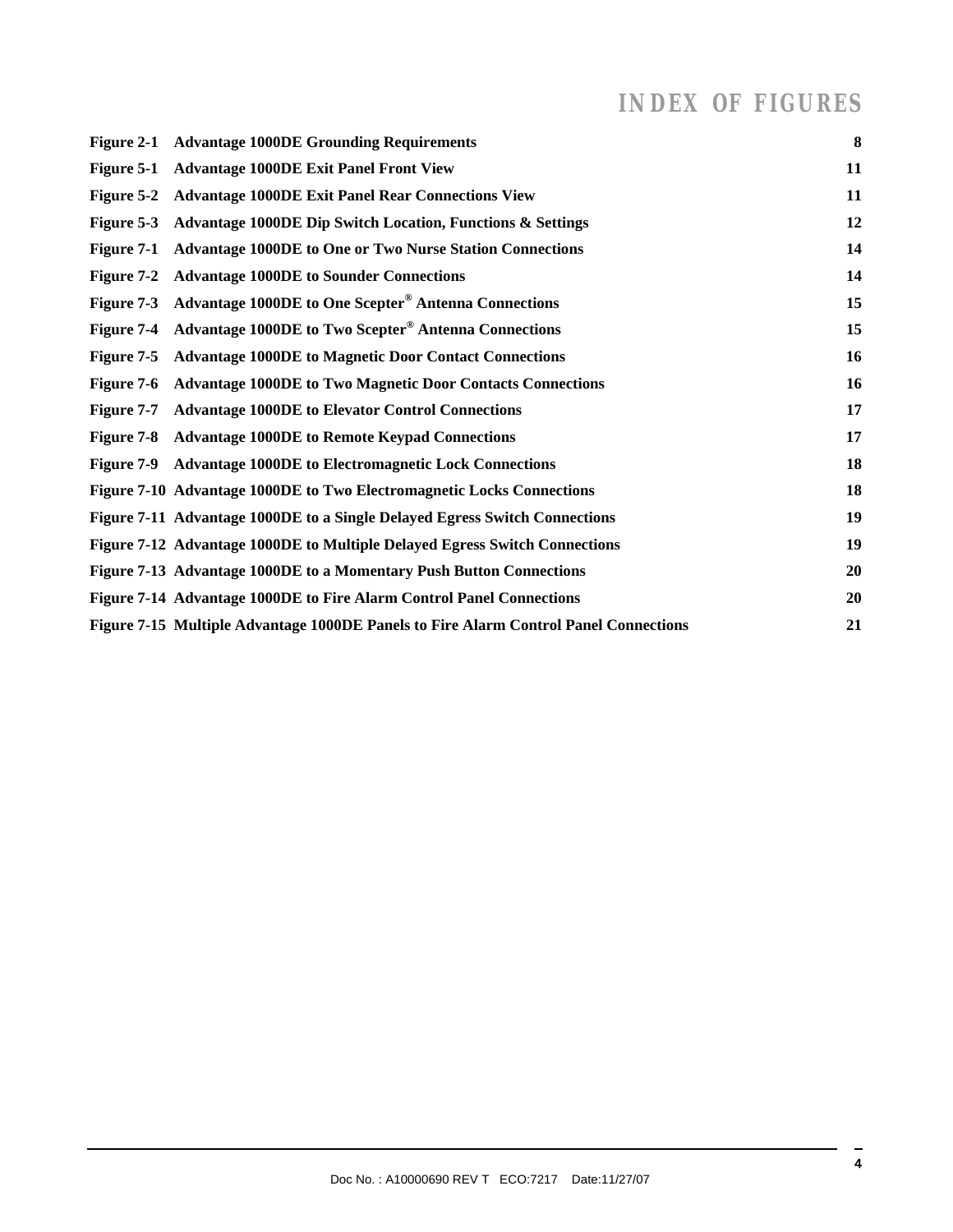### **SECTION 1 IMPORTANT NOTICES**

### **PLEASE READ THIS MANUAL BEFORE BEGINNING THE INSTALLATION OF A SECURE CARE SYSTEM**

This installation manual is provided for reference by purchasers and installers of Secure Care Products, Inc.'s ("Secure Care's") systems. This manual is not intended as a catalog of warnings for the protection of anyone or as a substitute for obtaining professional training or assistance in the design of a facility's security procedures and systems, or in the installation, set-up, testing, support, operation, maintenance, repair or use of Secure Care's systems. Nothing in this manual modifies the terms of Secure Care's General Product Warranty Statement or of any written agreement signed by Secure Care or creates further warranties or extends benefits of any sort to anyone beyond those already expressly established in Secure Care's General Product Warranty Statement and in any written contract signed by Secure Care.

#### **1. Secure Care is Not Responsible for the Locks**

 ALL LOCKS USED WITH SECURE CARE'S SYSTEM ARE DESIGNED, MANUFACTURED, LABELED AND DELIVERED SOLELY BY AN INDEPENDENT VENDOR OVER WHOM SECURE CARE HAS NO CONTROL AND FOR WHOSE ACTIONS OR FAILURES TO ACT SECURE CARE DISCLAIMS ALL RESPONSIBILITY. REGARDLESS OF WHETHER THE LOCKS CARRY SECURE CARE'S LOGO OR NAME OR ANY OTHER TRADEMARK, SERVICE MARK OR TRADE NAME USED OR CLAIMED BY SECURE CARE, SECURE CARE DISCLAIMS ALL WARRANTIES, EXPRESS OR IMPLIED, WITH RESPECT TO THE LOCKS AND/OR THEIR USE WITH OR OPERATION IN THE SECURE CARE SYSTEM, INCLUDING, WITHOUT LIMITATION, ALL IMPLIED WARRANTIES OF MERCHANTABILITY, FITNESS FOR A PARTICULAR PURPOSE, TITLE AND/OR NON-INFRINGEMENT. SECURE CARE ALSO DISCLAIMS ALL OBLIGATIONS WITH RESPECT TO THE LOCKS AND/OR THEIR USE WITH OR OPERATION IN THE SECURE CARE SYSTEM THAT MIGHT OTHERWISE ARISE OR BE IMPLIED FROM THE FACT THAT SUCH LOCKS CARRY SECURE CARE'S LOGO OR NAME OR ANY OTHER TRADEMARK, SERVICE MARK OR TRADE NAME USED OR CLAIMED BY SECURE CARE OR FROM THE DELIVERY OR INSTALLATION OF THE LOCKS WITH SECURE CARE SOFTWARE, PARTS AND/OR PRODUCTS OR FROM A COURSE OF DEALING OR USAGE IN TRADE. ALL RESPONSIBILITY FOR DESIGNING, MANUFACTURING, LABELING AND WARNING OF HIDDEN DEFECTS OR DANGERS IN THE LOCKS AND/OR THEIR USE WITH AND OPERATION IN THE SECURE CARE SYSTEM RESTS EXCLUSIVELY WITH THE INDEPENDENT VENDOR, AND ANY CLAIMS, COSTS, DAMAGES OR LIABILITIES ARISING FROM THE LOCKS AND/OR THEIR USE WITH OR OPERATION IN THE SECURE CARE SYSTEM SHALL BE MADE SOLELY AGAINST THE INDEPENDENT VENDOR.

#### **2. Secure Care Is Not Responsible for The Computer Hardware.**

 IF YOU PURCHASE COMPUTER HARDWARE THROUGH SECURE CARE AND REQUEST THAT SECURE CARE SOFTWARE BE INSTALLED AND TESTED ON THAT HARDWARE AT THE FACTORY, SECURE CARE WARRANTS ONLY THAT THE HARDWARE AND THE SOFTWARE PACKAGES WERE INSTALLED, SET-UP AND TESTED PRIOR TO SHIPMENT IN ACCORDANCE WITH ALL SECURE CARE PRODUCT MANUALS AND THAT, AT THE TIME THE HARDWARE AND THE SOFTWARE PACKAGES WERE FINALLY INSPECTED AT THE FACTORY, THEY WERE PERFORMING (SUBJECT TO SECURE CARE'S SPECIFIED TOLERANCES) IN ACCORDANCE WITH SECURE CARE'S SPECIFICATIONS. SECURE CARE WILL NOT BE RESPONSIBLE FOR ANY DEFECTS IN OR PROBLEMS CAUSED BY THE HARDWARE, ALL CLAIMS FOR WHICH MUST BE MADE TO THE HARDWARE MANUFACTURER AND/OR VENDOR. SECURE CARE DISCLAIMS ALL WARRANTIES, EXPRESS OR IMPLIED, WITH RESPECT TO THE HARDWARE AND/OR ITS USE WITH OR OPERATION IN THE SECURE CARE SYSTEM, INCLUDING, WITHOUT LIMITATION, ALL IMPLIED WARRANTIES OF MERCHANTABILITY, FITNESS FOR A PARTICULAR PURPOSE, TITLE AND/OR NON-INFRINGEMENT. SECURE CARE ALSO DISCLAIMS ALL OBLIGATIONS WITH RESPECT TO THE HARDWARE AND/OR ITS USE WITH OR OPERATION IN THE SECURE CARE SYSTEM THAT MIGHT OTHERWISE ARISE OR BE IMPLIED FROM THE FACT THAT SUCH HARDWARE CARRIES SECURE CARE'S LOGO OR NAME OR ANY OTHER TRADEMARK, SERVICE MARK OR TRADE NAME USED OR CLAIMED BY SECURE CARE OR FROM THE DELIVERY OR INSTALLATION OF THE HARDWARE WITH SECURE CARE SOFTWARE, PARTS AND/OR PRODUCTS OR FROM A COURSE OF DEALING OR USAGE IN TRADE. ALL RESPONSIBILITY FOR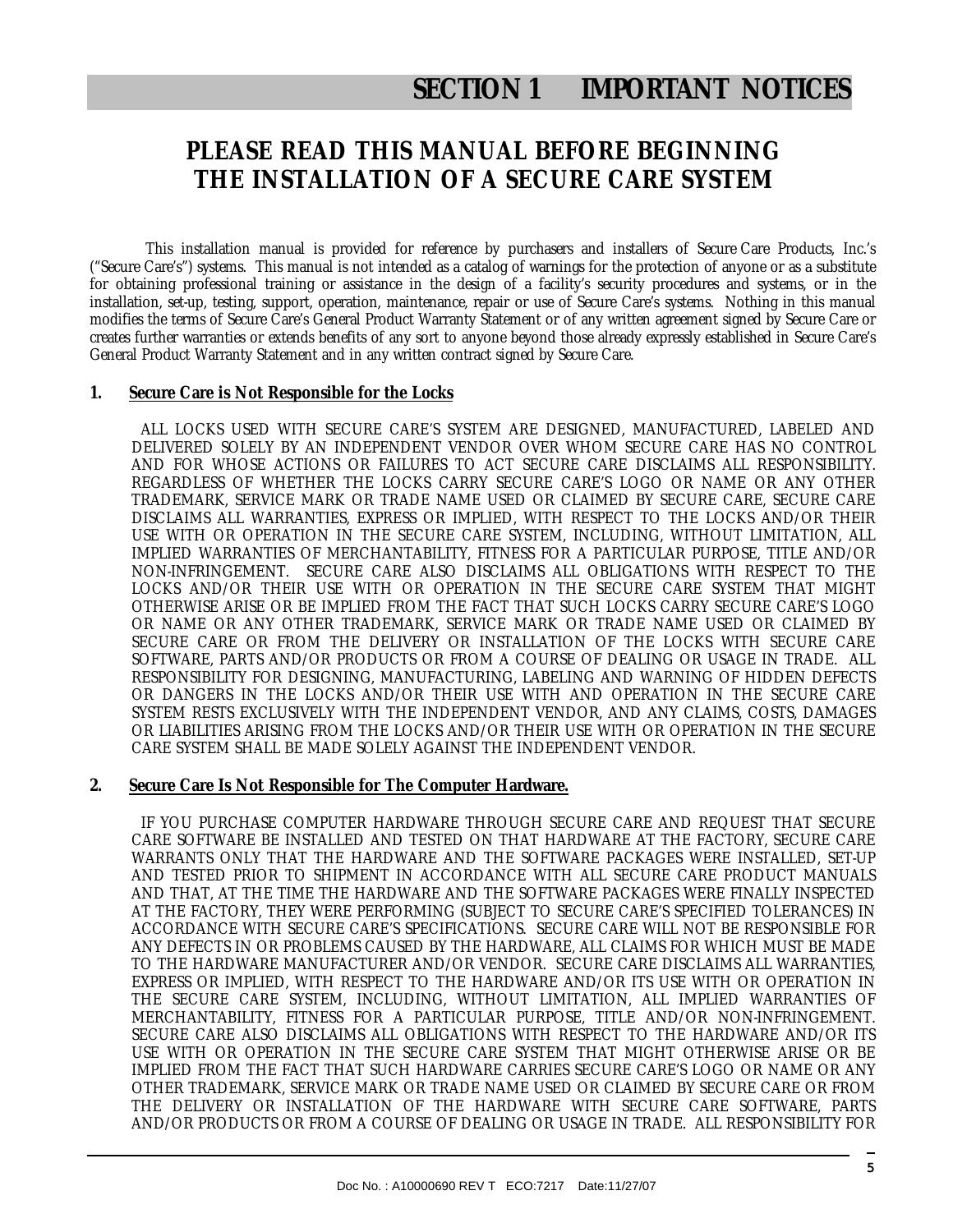DESIGNING, MANUFACTURING, LABELING AND WARNING OF HIDDEN DEFECTS OR DANGERS IN THE HARDWARE AND/OR ITS USE WITH AND OPERATION IN THE SECURE CARE SYSTEM RESTS EXCLUSIVELY WITH THE HARDWARE MANUFACTURER AND/OR VENDOR, AND ANY CLAIMS, COSTS, DAMAGES OR LIABILITIES ARISING FROM THE HARDWARE AND/OR ITS USE WITH OR OPERATION IN THE SECURE CARE SYSTEM SHALL BE MADE SOLELY AGAINST THE HARDWARE MANUFACTURER AND/OR VENDOR.

#### **3. Several Factors Outside the Secure Care System Can Affect its Performance**

 Secure Care's software, parts and products are designed for operation in a wireless system. However, the range, performance, and predictability of any wireless system, including Secure Care's, is dependent on several factors, including, but not limited to, the following: building structure; environmental extremes (e.g., temperature, earth tremors, air pollution, etc.); the proximity of other wireless devices; the presence of variable speed products; sources of Radio Frequency Interference (RFI); physical orientation and positioning of the equipment; and sources of Electro Static Discharge (ESD). Secure Care is not responsible for the effect of these types of factors on operation of its software, parts and products and disclaims all responsibility for any claim relative thereto.

#### 4. **The Secure Care System Must be Properly Installed**

Secure Care's system must be installed, set-up, tested, supported, operated, maintained, repaired and used only in accordance with all manuals and instructions (including the user, installation, technical and other manuals) issued by Secure Care (the "Product Manuals"). It is your responsibility to assure that any person who might be installing, setting-up, testing, supporting, maintaining or repairing the Secure Care system knows the contents of and has access to the Product Manuals and has successfully completed Secure Care technical training. It is also your responsibility to assure that any person who might be operating or using this Product knows the contents of and has access to the Product Manuals and has successfully completed Secure Care in-service training. Secure Care can not be responsible for performance problems caused by a failure to follow prescribed and appropriate procedures for installation, set-up, testing, support, operation, maintenance, repair and use.

All adjustable features on new and repaired Secure Care software, parts and products are shipped with "factory default" settings. These "factory default" settings may not comply with building and life safety codes or other applicable laws and regulations in the location where they are installed or operated. Secure Care strongly recommends, therefore, that the settings on all Secure Care software, parts and products be checked and, if necessary, reset to comply with local building and life safety codes and other applicable laws and regulations at the time of any installation, set-up, testing, support, maintenance or repair.

#### 5. **Performance of the Secure Care System Software Depends on Proper Maintenance**

Secure Care's system is driven by software. However, the performance and reliability of any software-driven system depends on adequately maintaining the recommended minimum configuration of computing platform, operating systems and applications programs and on regularly performing industry-standard and application-specific backup processes. If recommended minimum configurations of computing platform, operating systems, and applications programs are not adequately maintained, or if appropriate backups are not regularly performed, the software may not drive the system as intended. Secure Care is not responsible for operational problems caused by a failure to perform these maintenance and backup procedures and disclaims all responsibility for any claim relative thereto.

#### 6. **Only a Qualified Service Technician Should Work on a Secure Care System**

Secure Care does not authorize, and strongly recommends against, any installation or field replacement of software, parts or products by untrained contractors or facility staff. Such work can be hazardous, can render the system ineffective and will void any Secure Care warranty or liability that might otherwise relate to the system.

Before any software, parts or products which have been designed and manufactured by Secure Care can be safely installed, set-up, tested, supported, maintained or repaired, technical training in accordance with standards established by Secure Care is required. Regardless of how Secure Care's software, parts or products are obtained, they should not be installed, set-up, tested, supported, maintained or repaired by any person who has not satisfactorily completed that technical training (a "qualified service technician".) When Secure Care's software, parts or products are sold separately from installation services, it is assumed that only a qualified service technician will conduct any installation, set-up, testing, support, maintenance or repair involving that software, part or products.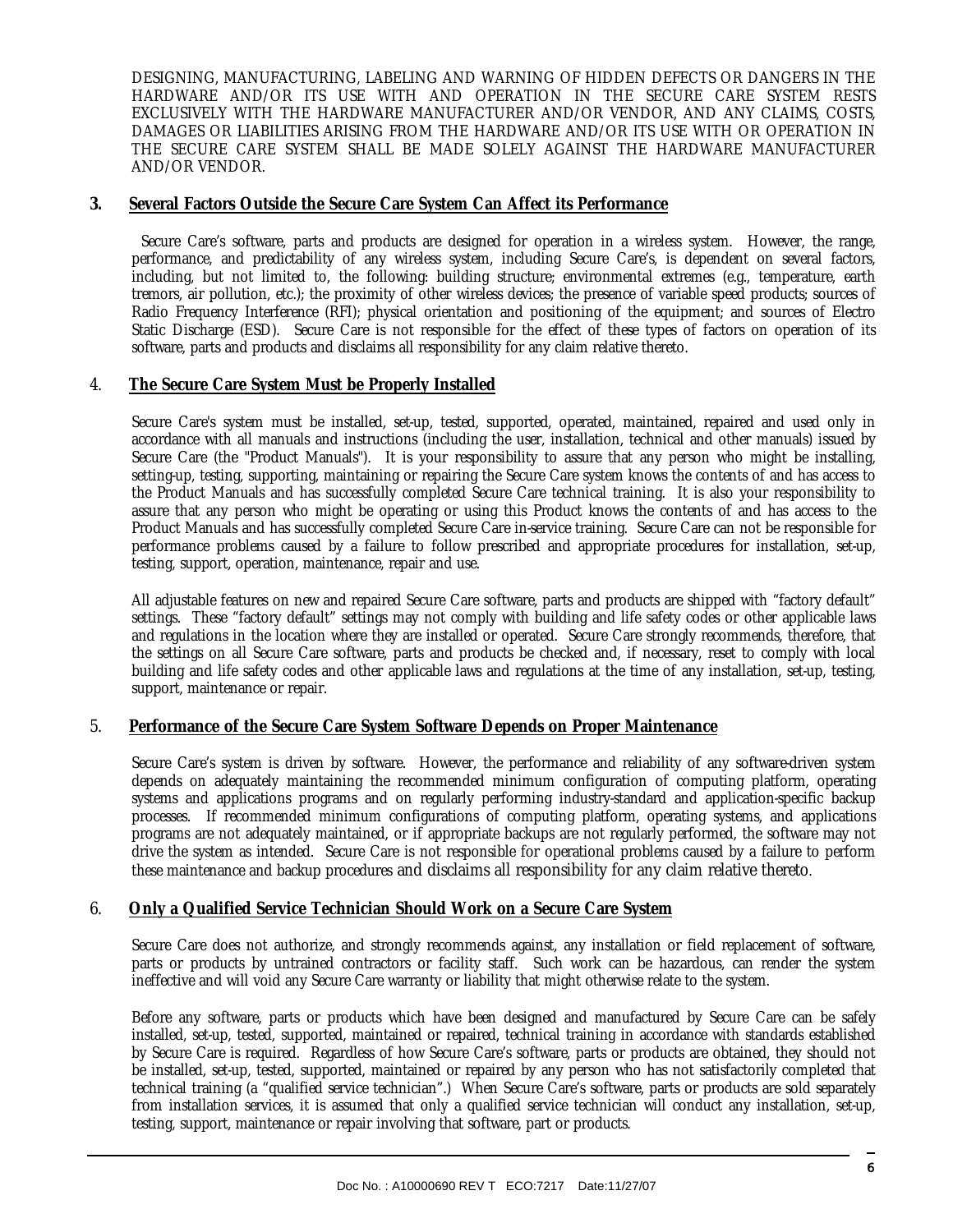#### 7. **Any Work Must Comply with Electrical and Life Safety Codes**

It is important that any installation, set-up, testing, support, operation, maintenance, repair or use involving the system comply with all local and national electrical and life safety codes. If you have any questions about compliance with those codes, please contact your local authorities.

#### 8. **Immediately Have Replacements or Repairs Checked On-Site by a Qualified Service Technician**

Secure Care receives and responds to telephone and dial-in inquires (the "Help Line") about its software, parts and products for the purpose of discussing users' experiences with Secure Care's system, helping users better understand how their systems work, and providing ideas about what may be causing difficulties. However, Secure Care cannot accurately diagnose the cause of any problems or give complete instructions on how to fix problems over the telephone or Internet. The only way to assure that software, parts or products are installed, set-up, tested, supported, maintained or repaired correctly or that a Secure Care system is functioning properly is to have it examined on site by a qualified service technician. In addition, Secure Care software, parts and products cannot be operated or used correctly by anyone who has not successfully completed Secure Care in-service training. Secure Care's Help Line is not a substitute for on-site diagnosis and servicing by a qualified service technician or for successful completion of Secure Care inservice training. Secure Care strongly recommends that any installation, set-up, testing, support, maintenance or repair of a system that is performed by a person who has not satisfactorily completed technical training in accordance with standards established by Secure Care be immediately checked on-site by a qualified service technician.

WARNING: EVEN SLIGHT MODIFICATIONS TO THE SYSTEM OR CHANGES IN THE OPERATING ENVIRONMENT MAY CAUSE SECURE CARE'S SYSTEM TO MALFUNCTION. THE ONLY WAY TO ASSURE THAT SECURE CARE'S SYSTEM HAS BEEN INSTALLED, SET-UP, TESTED, SUPPORTED, MAINTAINED AND REPAIRED CORRECTLY IS TO HAVE A QUALIFIED SERVICE TECHNICIAN DO THE WORK.

#### **9. The Secure Care System is not a Substitute for Careful Identification and Monitoring by Professional Staff**

Secure Care's software, parts and products have been designed to augment a facility's reasonable procedures for protecting residents, patients, and infants. However, no system or combination of procedures and equipment can eliminate all risk or assure complete security. Secure Care's system is not intended as a substitute for the careful identification and monitoring of residents, patients, and infants by a facility's professional staff.

Revised 11/16/07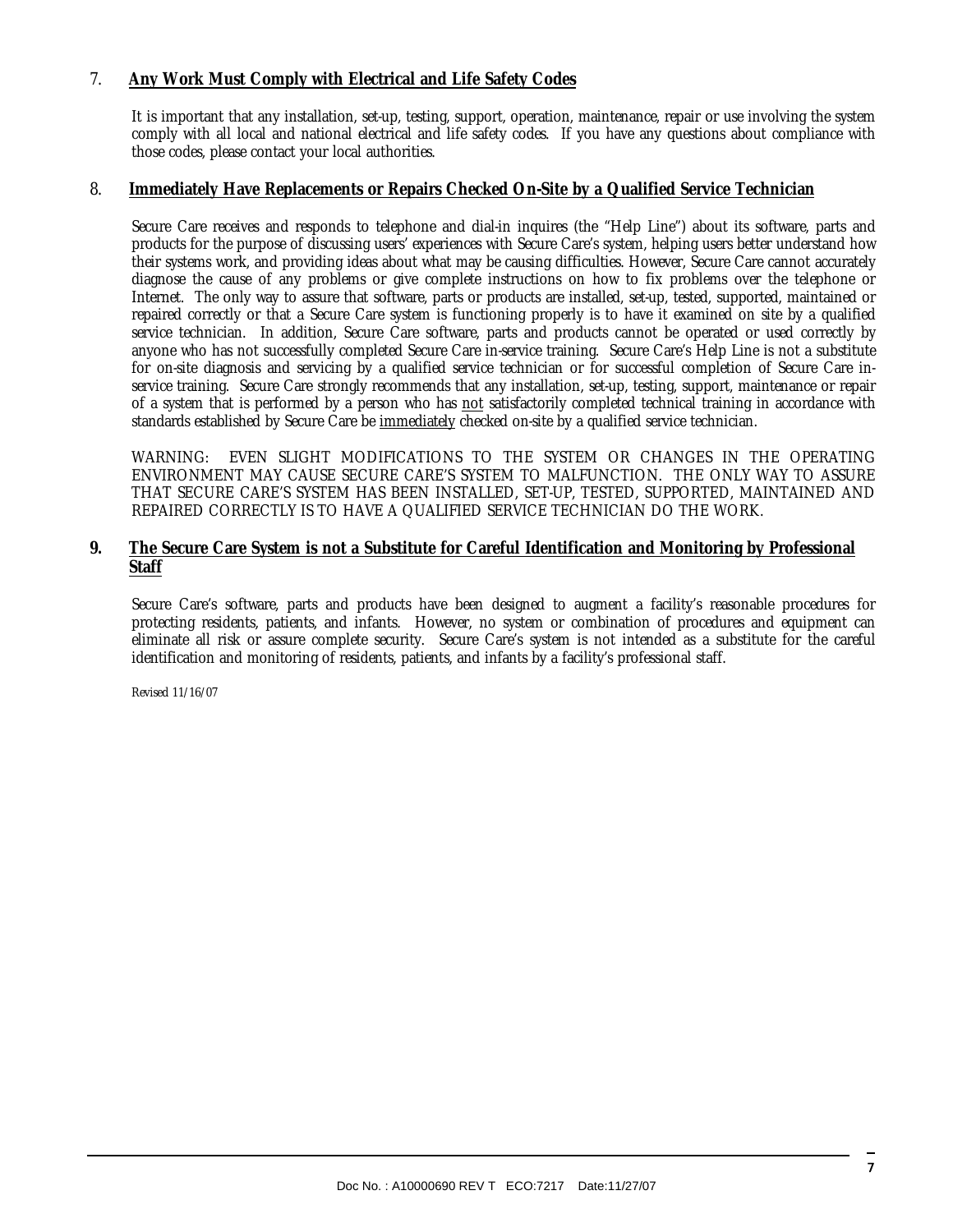### **SECTION 2 POWER AND GROUNDING REQUIREMENTS**

A 110VAC (overseas 220AC) duplex outlet (2A) with external ground wire is required within 12 feet (3.7 meters) of each Advantage 1000DE Exit location. Proper grounding is critical to the safe operation of the Advantage 1000DE system.

**NOTE: Do not extend the power supply cord or grounds wire attached to the Advantage 1000DE panel. The maximum distance the duplex outlet should be from the Advantage 1000DE is 12 feet (3.7 meters).** 



**Figure 2-1 Advantage 1000DE Grounding Requirements**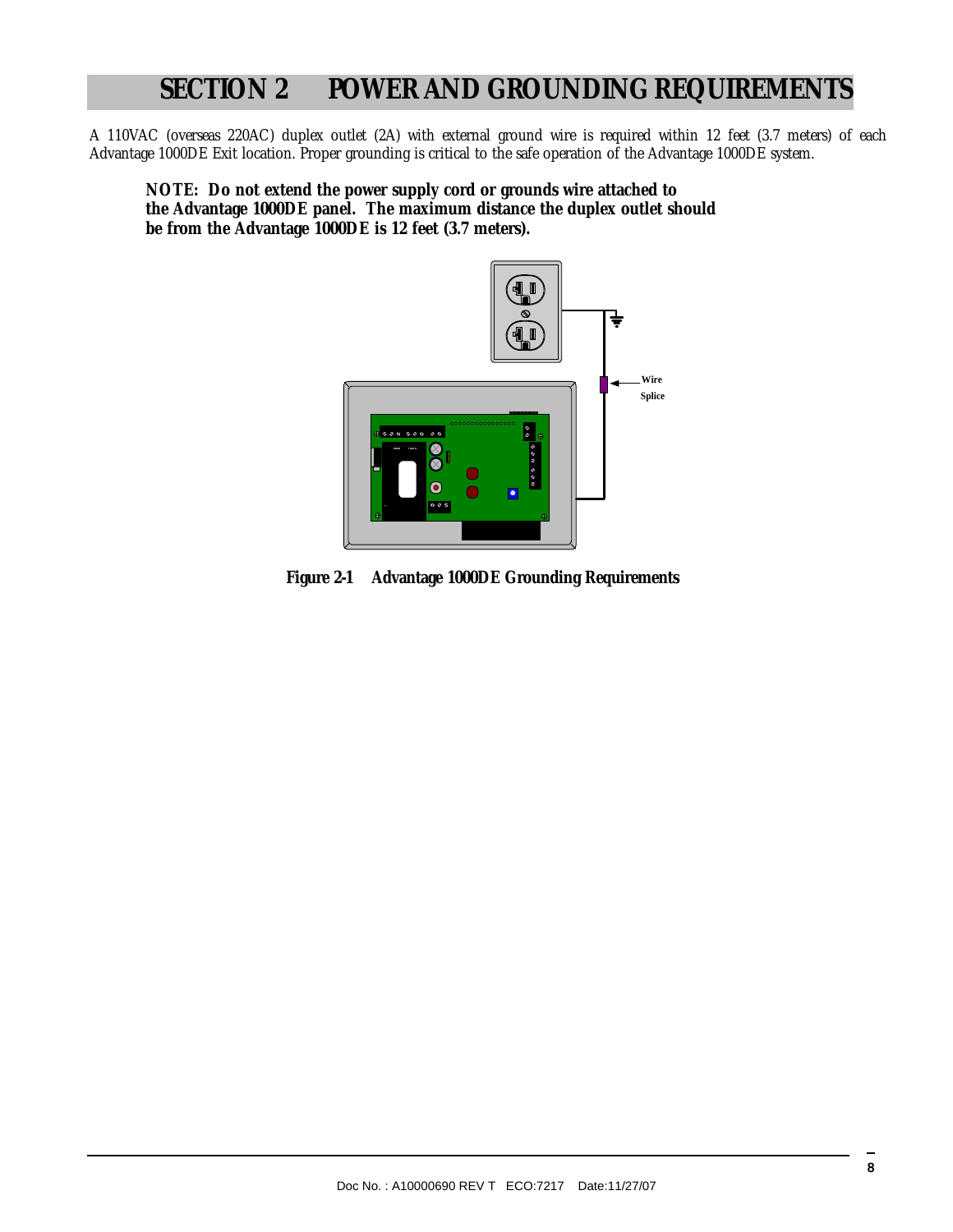- **1.** Seek prior approval from the local life/fire safety officials before installing the Advantage 1000DE locking system.
- **2.** Identify all equipment to be installed and inspect for any damage that may have resulted during shipment. If damage is found notify the carrier immediately and arrange for inspection. Be sure to retain all packing material.
- **3.** Run all Nurse Station wires.
- **4.** Determine the location of the Advantage 1000DE Exit panel and cut holes in the wallboard as needed. Mount surface mount boxes if required.
- **5.** Mount the electromagnetic lock in strict accordance with the manufacturer's instructions.

#### **NOTE: All life safety codes and electrical codes must be strictly followed.**

- **6.** Mount the magnetic door contacts on the swing edge of the door.
- 7. Mount the Scepter<sup>®</sup> Antenna and route the cable into the Exit Panel box. (Scepter<sup>®</sup> Antenna should not be mounted on metal)
- **8.** Route all wires into the exit panel box. (Door contact, nurse station, exit panel power, magnetic lock, etc...)
- **9.** Prepare all wires for connection to the Advantage 1000DE Panel.
- **10.** Determine the location for the Nurse Station and cut hole in wallboard or mount surface mount box as needed.
- **11.** Route Nurse Station cables into the mounting box and prepare wire for connection to the Nurse Station.
- **12.** Make all wiring connections as shown on the following pages.
- **13.** Plug in all power supplies and batteries on the Advantage 1000DE Exit Panel as well as the Nurse Station.
- **14.** The system is now ready for tuning and testing.
- **15.** The system should now be operational and your local distributor should provide in-service training.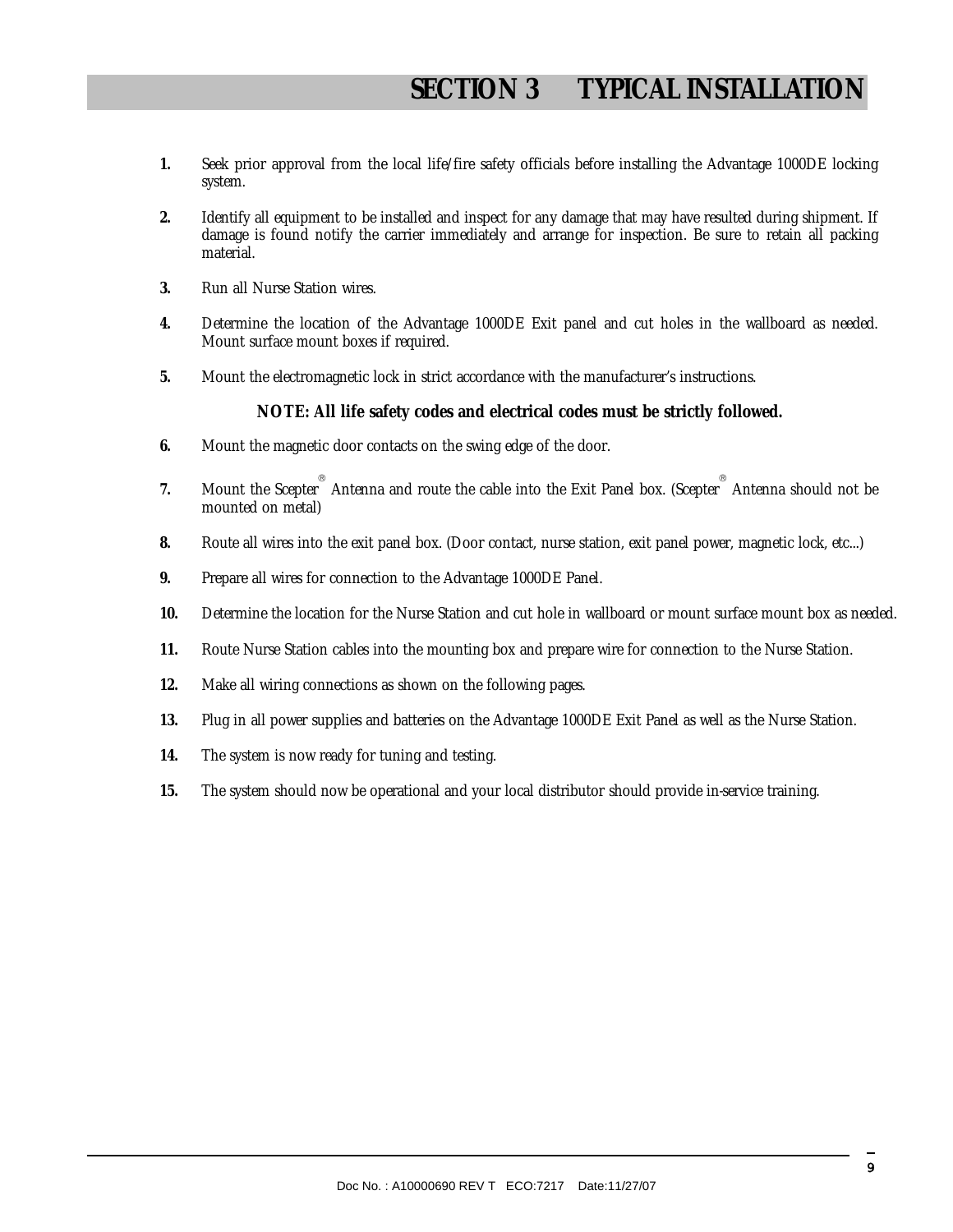### **SECTION 4 SPECIFICATIONS**

**Relay Specifications:**

**Input Power:** 9VDC, 200ma plug-in wall adapter **Battery Back up:** 9VDC rechargeable battery, 120mA minimum **Battery Back up time:** Approximately 45 minutes

**Lock Relay (2):** 35VAC/DC, 1A max.

**NOTE: Lock relays are normally open and close upon activation. Lock relays are activated by the presence of a valid transmitter. Lock relays will remain in a closed state while a valid transmitter is within the detection area of the Advantage 1000DE system.** 

**Nurse/Elevator Relay (1/1):** 35VAC/DC, 1A max.

**NOTE: The Nurse and Elevator relays are activated when the Advantage 1000DE panel is in an alarm state. The Nurse and Elevator relays will remain in a closed state until the Advantage 1000DE panel is reset.** 

**Mounting Boxes for Exit Panels:** Flush Mount Box SCP Part #A10000210 Surface Mount Box SCP Part #401 Dimensions: 4-1/2" (H) x 6-3/8" (W)



 **CAUTION: Use only the DC power supply provided with this unit. Use of a different DC power supply may increase the risk of fire or electric shock.**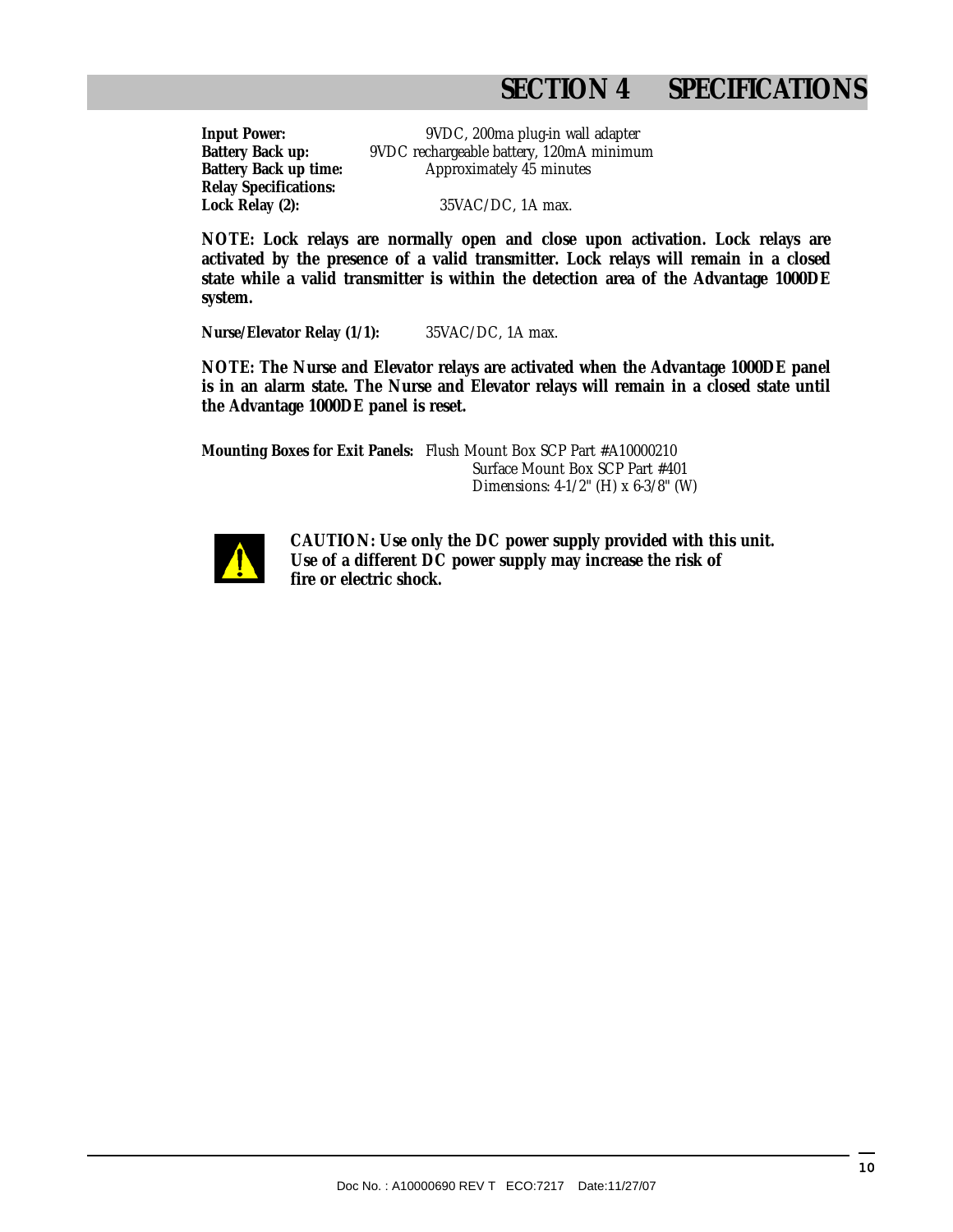

**Figure 5-1 Advantage 1000DE Exit Panel Front View** 



**Figure 5-2 Advantage 1000DE Exit Panel Rear Connections View**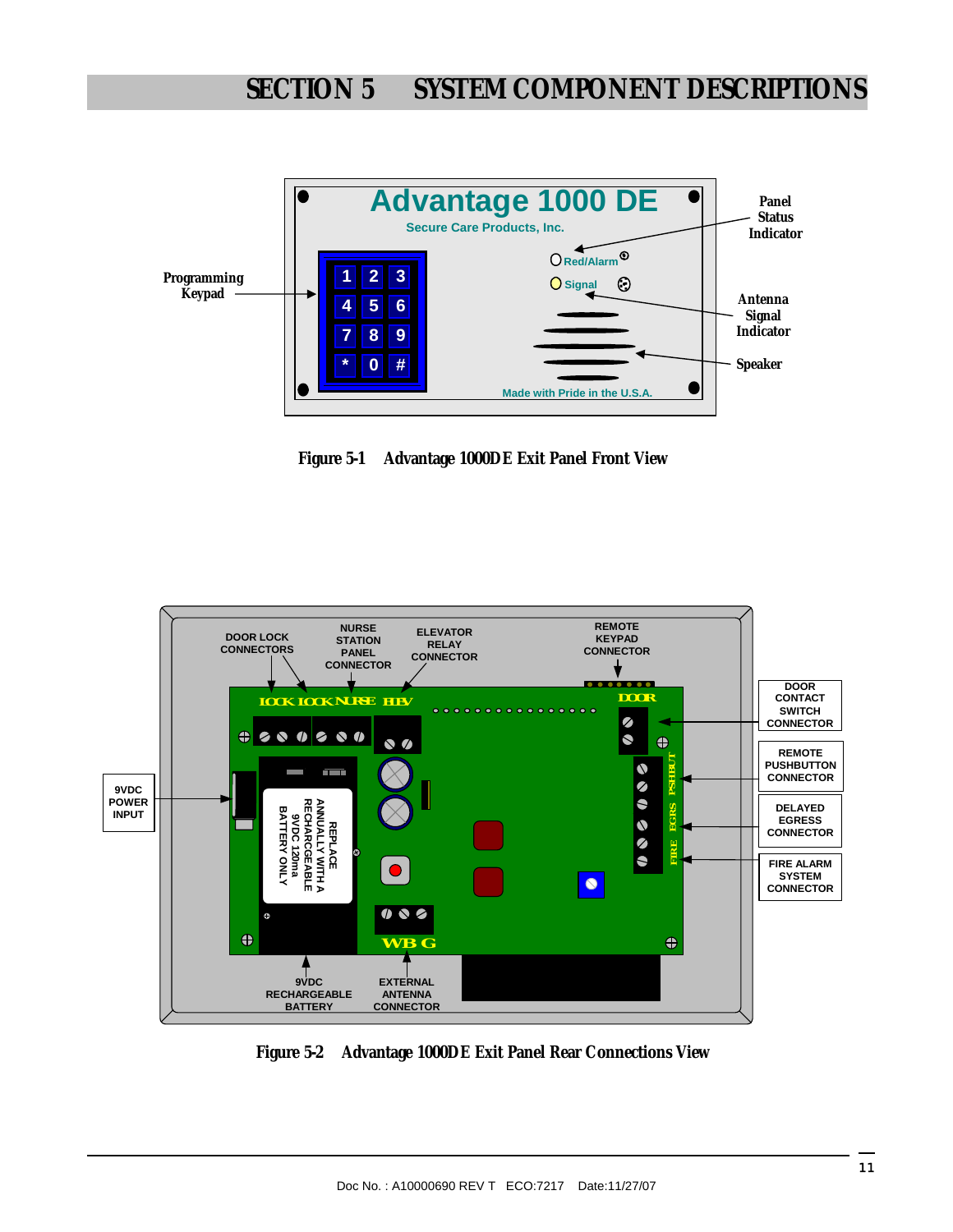## **SECTION 5 SYSTEM COMPONENT DESCRIPTIONS**



| Switch $#$ | <b>Function</b> | Settings                |
|------------|-----------------|-------------------------|
|            | Sounder Volume  | Soft - Up / Loud - Down |
|            | Sounder On/Off  | On - Up / Off - Down    |
|            | Power           | On - Up / Off - Down    |
|            | Not Used        | N/A                     |
|            |                 |                         |

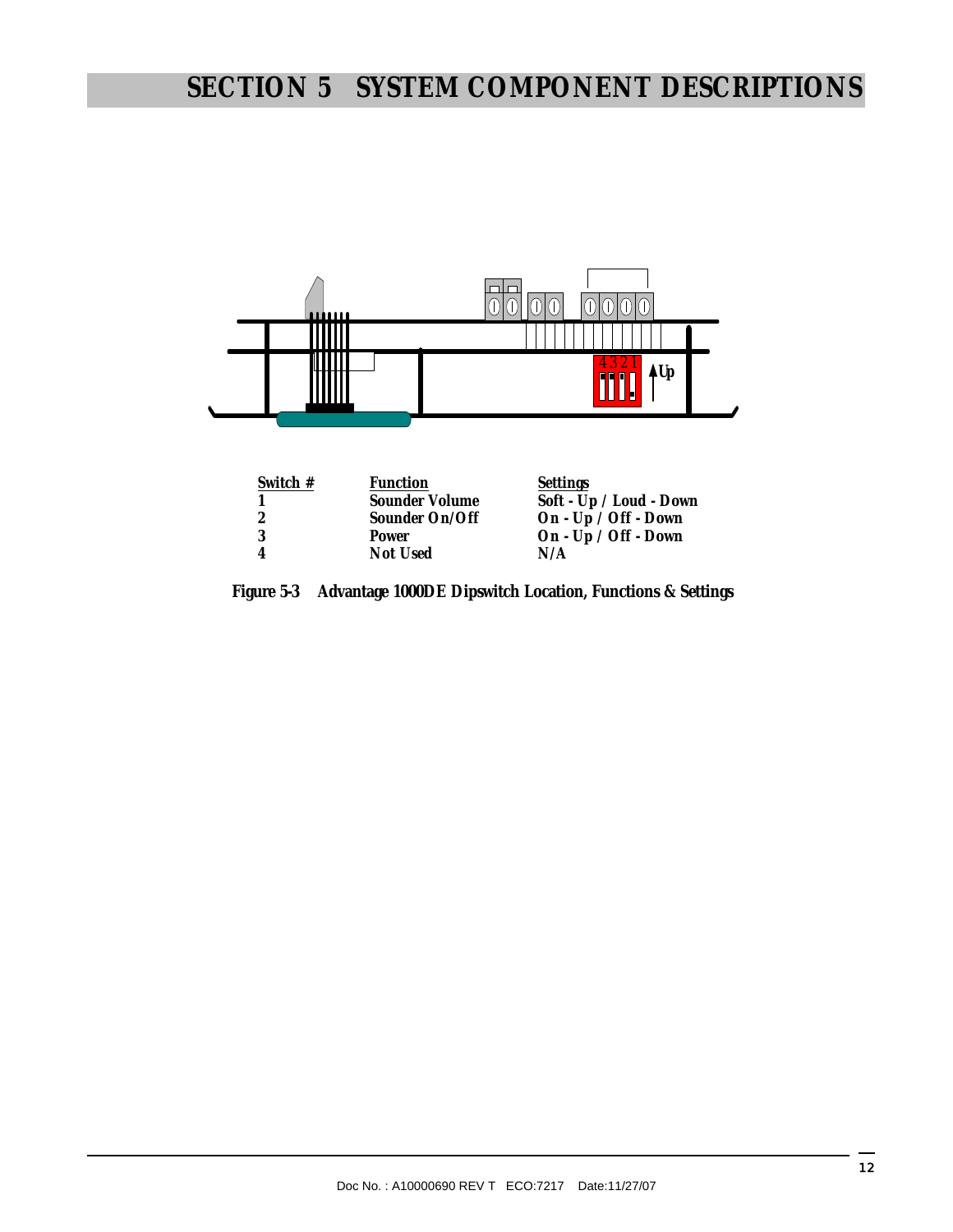The Advantage 1000DE wandering resident locking system is designed to augment your policy regarding wandering residents. If used and tested properly the system should provide many years of trouble free operation. The standard system consists of the Advantage 1000DE Exit Panel, the electromagnetic lock, and one or two Scepter® Antennas, part # 699, and a set of magnetic door contacts.

The standard mode of operation for the Advantage 1000DE allows free access of the door by staff members and visitors but quietly locks the door when a monitored wandering resident approaches the door. When the resident leaves the monitored area the door unlocks and access is again available for the staff and visitors. If a staff member is escorting a monitored resident out the door, the patient escort code can be entered to allow both staff member and resident to exit without creating an alarm. There are other features of the Advantage 1000DE system that can be programmed by the authorized personnel, including PM function and perimeter alarm.

**Primary Reset Code:** This code is used to reset an alarm condition or escort a monitored resident through a door without creating an alarm condition in normal mode. In the **Advanced Security Mode,** the primary reset code will not allow access through a door. This code should not be given to family members or visitors. Only staff members should be allowed to reset an alarm condition or escort a resident out of the building without creating an alarm.

**Secondary Reset Code:** In the **Advanced Security Mode**, the secondary code is used to escort a resident through the door. This code is also used to enter the programming mode of the system. This code should only be given to authorized staff members.

**PM Function:** This allows you to program the panel to lock and unlock the door automatically at certain times of the day whether a monitored resident is near the monitored area or not.

**Loiter Alarm feature**: The feature when activated will create an alarm condition whenever a monitored resident remains with the detection range of the system for a predetermined period.

**Delayed Egress Selectable Timing:** This feature allows the Advantage 1000DE panels to be programmed for either 15 second release on delayed egress activation or 30 second release. Before changing to 30 seconds, you will need approval from authority having jurisdiction per NFPA 101 Life Safety Code.

**Software Version Verification:** This feature allows the user to determine which software version is installed in the Advantage 1000DE.

**Latching Delayed Egress:** Enabling the latching delayed egress function of the panel allows the panel to be programmed to remain in an unlocked state whenever the delayed egress cycle has released the door and anyone has exited the facility through the door. A valid reset code entered by a staff member is required before the door is available to lock again.

#### **Advanced Security Mode:**

In Advanced Security Mode the Primary Reset Code (\*234 or equivalent) will not allow the escort of a monitored resident. The Primary Reset Code may still be used to reset an alarm condition. If a Push Button is used In Advanced Security Mode, it will not allow access while a monitored resident is in detection range. An audible alarm will sound while the Push Button is pressed and a monitored resident is nearby. In the absence of a monitored resident the push button and Primary Reset Code will work as usual. Enabling the Advanced Security Mode feature has no affect on the Secondary Reset Codes (\*567 or equivalent) operation.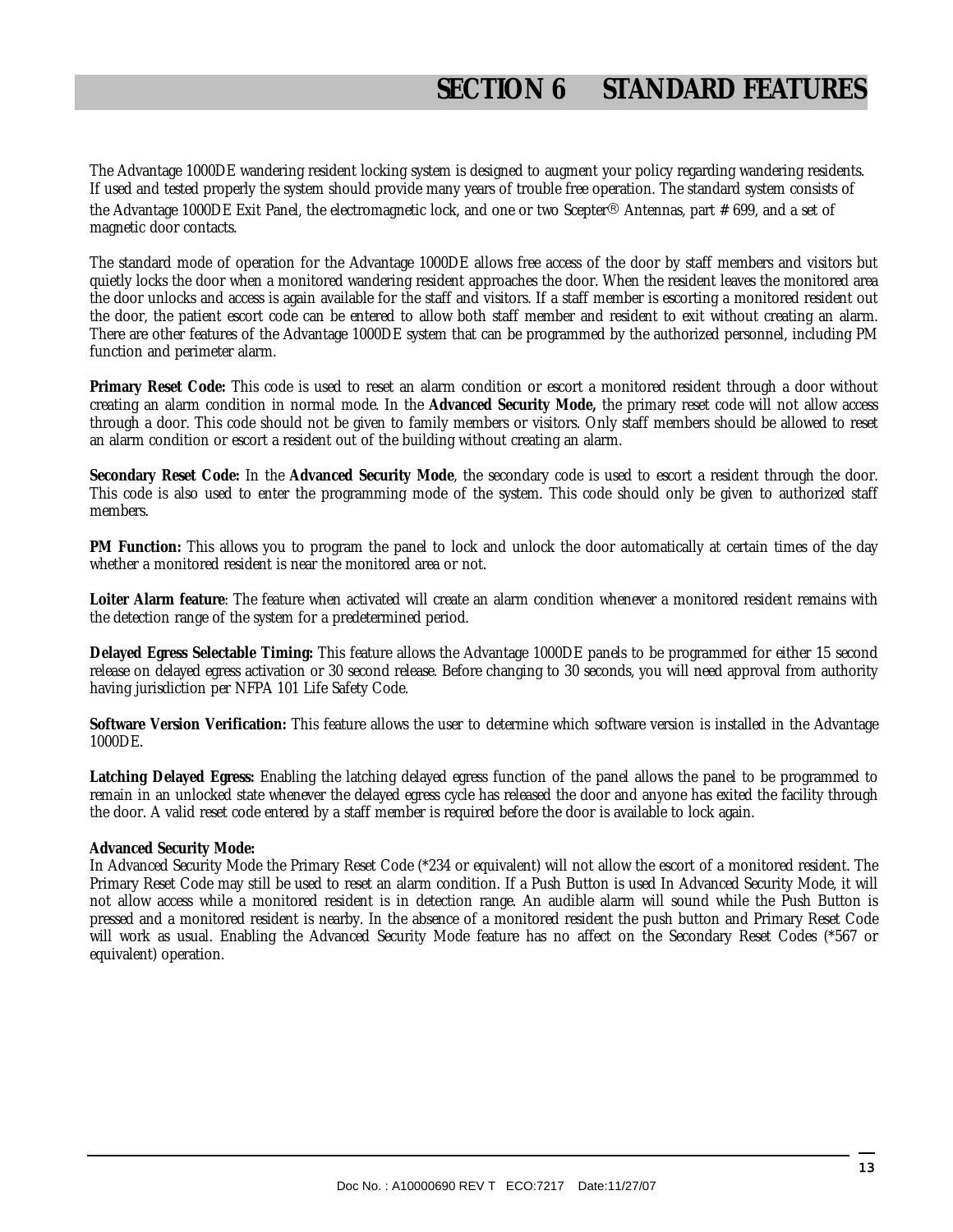### **Single or Double Nurse Station Connections**



**Figure 7-1 Advantage 1000DE to One or Two Nurse Station Connections**

Connect the SCP Part #432 cable to the Nurse Station relay on the Advantage 1000DE and the input ports on the 203 Nurse Station as shown in Figure 7-1. When the Advantage 1000DE Panel alarms, the 203 Nurse Station will alarm. When connecting multiple 203 Nurse Stations to the Advantage 1000DE Panel the Nurse Stations must be wired in parallel.

### **Sounder Connections**



**Figure 7-2 Advantage 1000DE to Sounder Connections** 

Connect the positive lead of the DC power supply to the positive side of the Sounder. Connect the negative lead to one side of the nurse or elevator relay. Connect a jumper wire from the remaining side of the nurse or elevator relay to the negative side of the Sounder.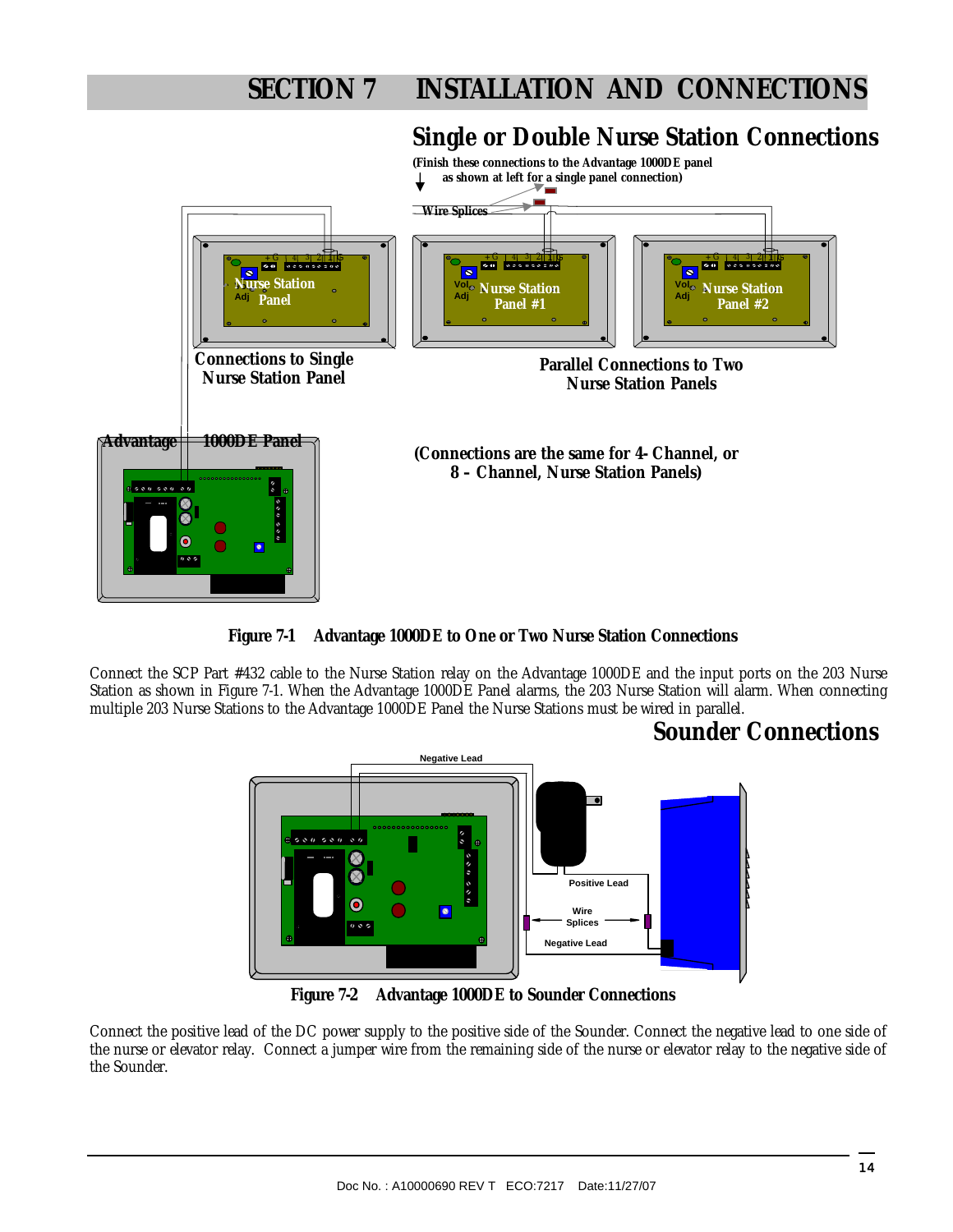### **External Antenna Connections**





**Connecting an SCP Part #699 Scepter**® **Antenna:** Use the SCP Part #429 cable provided with the Advantage 1000DE kit. Connect the #699 Scepter® Antenna to the Advantage 1000DE panel as shown in Fig. 7-3.

> **NOTE: A single #699 Scepter**® **Antenna should cover most door openings up to 60" (1.5 meters) in total width, from antenna position to the opposite side of the door.**

> **NOTE: The Part #699 Scepter**® **Antenna must be mounted in a vertical fashion and must be located 4-6 inches from the floor. The Part#699 Scepter**® **Antenna should be mounted on the latch side of the door. The Part #699 Scepter**® **Antenna should not be mounted on metal (e.g. metal doorframe).**



**Figure 7-4 Advantage 1000DE to Two Scepter**® **Antenna Connections** 

**Connecting two SCP Part #699 Scepter® Antennas:** Use the SCP Part #429 cable provided with the Advantage 1000DE kit. Connect the #699 antenna to the Advantage 1000DE panel as shown in Figure 7-4.

> **NOTE: The #699 Scepter**® **Antenna must be mounted in a vertical fashion and must be located 4-6 inches from the floor. The #699 Scepter**® **Antenna should be mounted on the latch side of the door. The #699 Antenna should not be mounted on metal (e.g. metal doorframe).**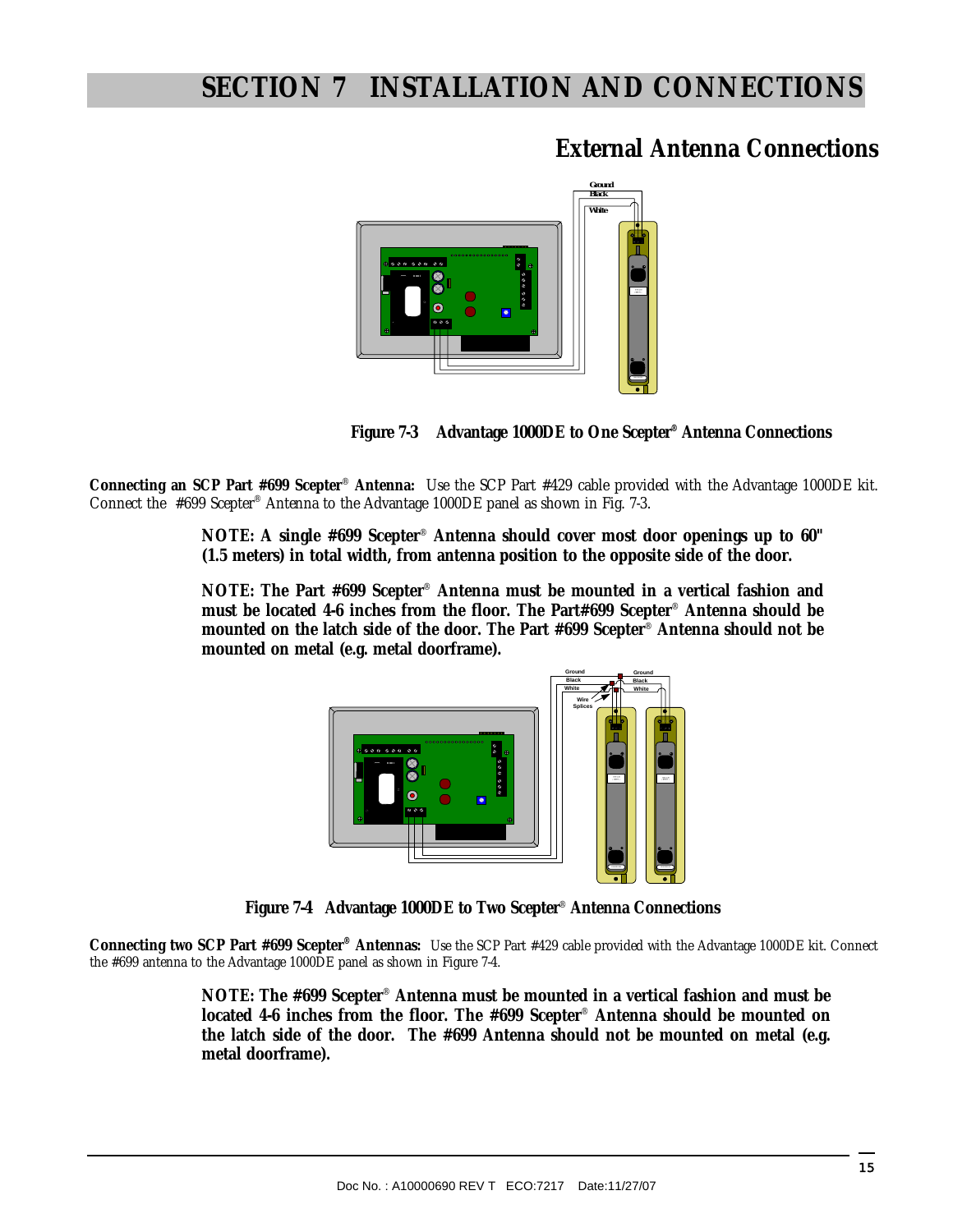**NOTE: A pair of #699 Scepter**® **Antennas should cover most door openings up to 120" (3.0 meters) in total width from antenna to antenna.** 

### **Magnetic Door Contact Connections**





Using the SCP Part #427 cable supplied in the kit, twist the red and black together and the yellow and green together. This will provide the two conductors shown in Figure 7-5. Connect the red/black pair to one screw terminal and green/yellow pair to the other screw terminal. Connect the two conductor **pairs** to the leads on the magnetic door contacts as shown in Figure 7-5.

> **NOTE: Install the magnetic contacts approximately 1/4 inch (6mm) apart. The magnetic contacts should not touch when the door is closed.**

### **Two Sets of Magnetic Door Contact Connections**



 **Figure 7-6 Advantage 1000DE to Two Magnetic Door Contacts Connections** 

Using the SCP Part #427 cable supplied in the kit, twist the red and black wires together, and twist the green and yellow wires together. This will provide the two conductors shown in Figure 7-6. Connect the red/black pair to one screw terminal and yellow/green pair to the other screw terminal and connect the two wires pairs to the leads on the magnetic door contacts as shown in Figure 7-6.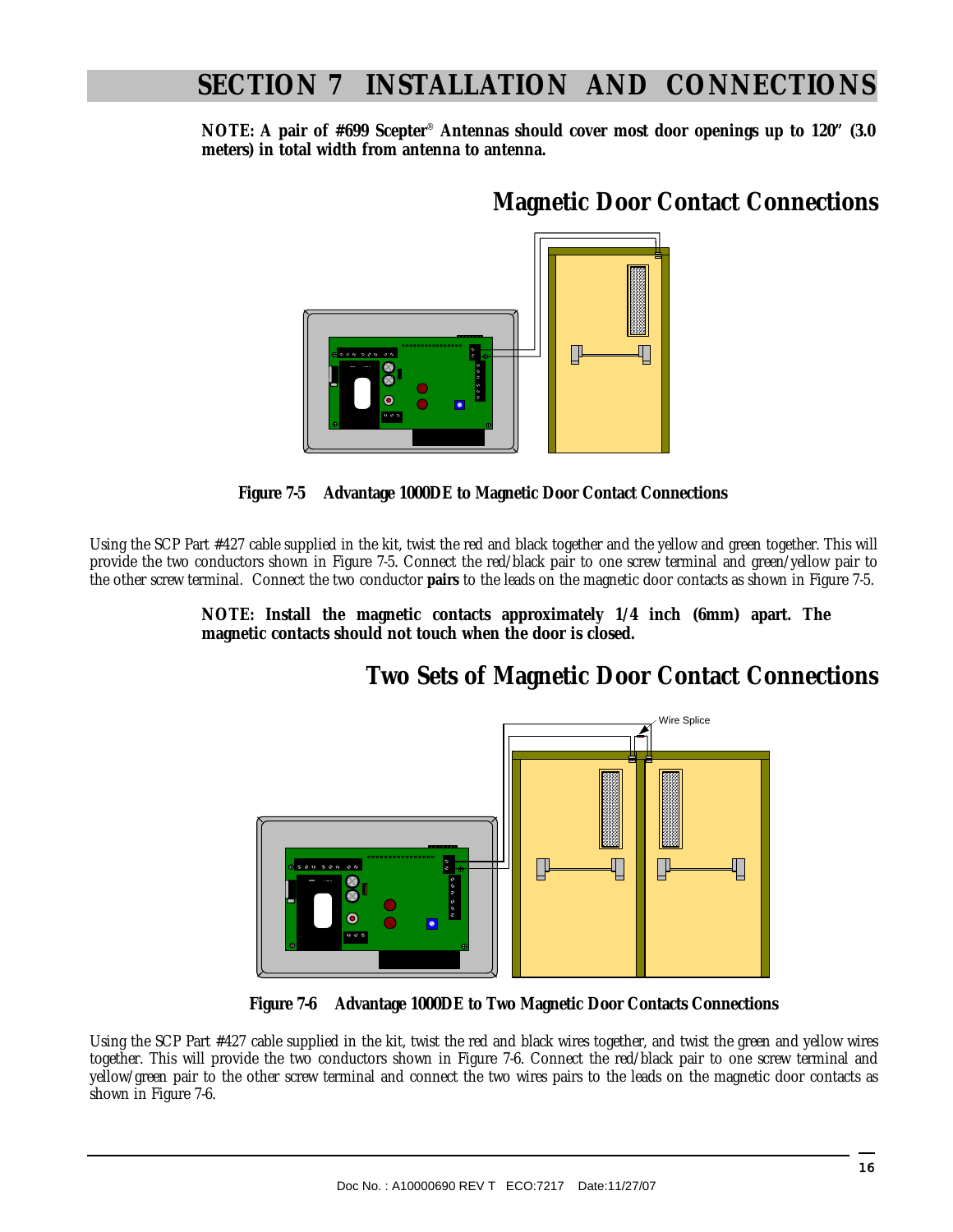**NOTE: The magnetic door contacts are wired in series. NOTE: Install the magnetic contacts approx. 1/4 inch (6mm) apart. The magnetic contacts should not touch when the door is closed.** 

### **Elevator Connections**

When interfacing the Advantage 1000DE system to an elevator system, the elevator service company must make all final connections. **All electrical and life safety codes must be strictly adhered to when making this connection. Consult with the elevator service company prior to installing the system.** Special interface relays may be required for connection to the elevator system. The maximum voltage that should pass through the elevator relay is a 35VAC/DC, and the maximum current that should be switched through the relay is 1A.



**Figure 7-7 Advantage 1000DE to Elevator Control Connections** 

**Theory of operation**: The elevator interface relay is in a normally open state. When the Advantage 1000DE Panel alarms, the elevator relay changes to a closed state. The elevator relay remains in the closed state until the Advantage 1000DE Panel is reset.

### **Remote Keypad Connections**

When connecting the keypad, if the connector on the exit panel points away from the panel, then the ribbon cable must be connected to the keypad and the Advantage 1000DE panel in the same orientation at both ends. In other words, the blue color stripe should be on the same side. If the connector is parallel to the faceplate then the orientation is opposite so that the blue stripe is on opposite sides.

Ribbon Cables  $A05031031 = 2$  Feet A05031032 =10 Feet A05031033 = 15 Feet A05031034 = 30 Feet



**Figure 7-8 Advantage 1000DE to Remote Keypad Connections**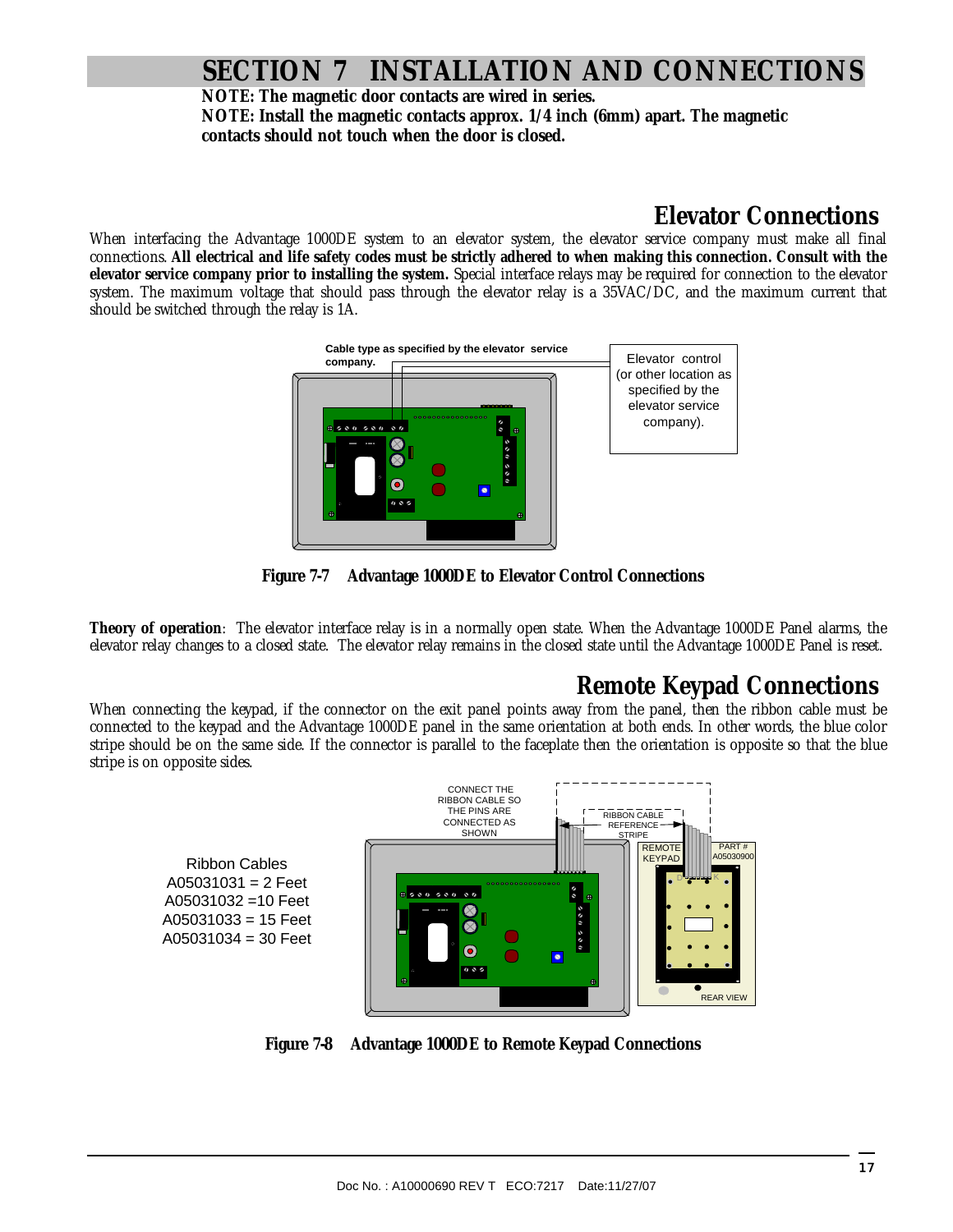### **Electromagnetic Lock Connections**

**Connecting a single Electromagnetic lock to the Advantage 1000DE panel:** Refer to the manufacturer's instructions provided with the lock for proper mounting of the lock. Refer to Figure 7-9 below for connection to the Advantage 1000DE. Use SCP Part #440 (20AWG, four-conductor) cable for connection. Use the red and black conductors for power connection. The green and white conductors are for connection to the delayed egress switch. See delayed egress connection section of this manual for details.

#### **NOTE: All applicable electrical and life safety codes must be strictly adhered to when installing the system.**



 **Figure 7-9 Advantage 1000DE to Electromagnetic Lock Connections** 

**NOTE: When using electromagnetic locks, the system must be interfaced to the building's fire alarm control system. A (normally open) dry contact relay is required in the fire alarm control panel for connection to the Advantage 1000DE system. Up to eight Advantage 1000DE panels can be interfaced to this relay. If your application includes more than eight units then multiple relays are required. (See** *Fire Alarm Connections* **in this section of the Manual for more details.)** 

**Connecting multiple electromagnetic locks to the Advantage 1000DE Panel**: Refer to the manufacturer's instructions provided with the lock for proper mounting of the lock. Refer to Figure 7-10 for connection between multiple locks and the Advantage 1000DE Panel. Use SCP Part #440 (20AWG, four-conductor) cable for the connection. Use the red and black conductors for power connection. The green and white conductors are to be used for connection of the delayed egress switch. See delayed egress connection section of this manual for details.



**NOTE: All applicable electrical and life safety codes must be strictly adhered to when installing the system.** 

 **Figure 7-10 Advantage 1000DE to Two Electromagnetic Locks Connections**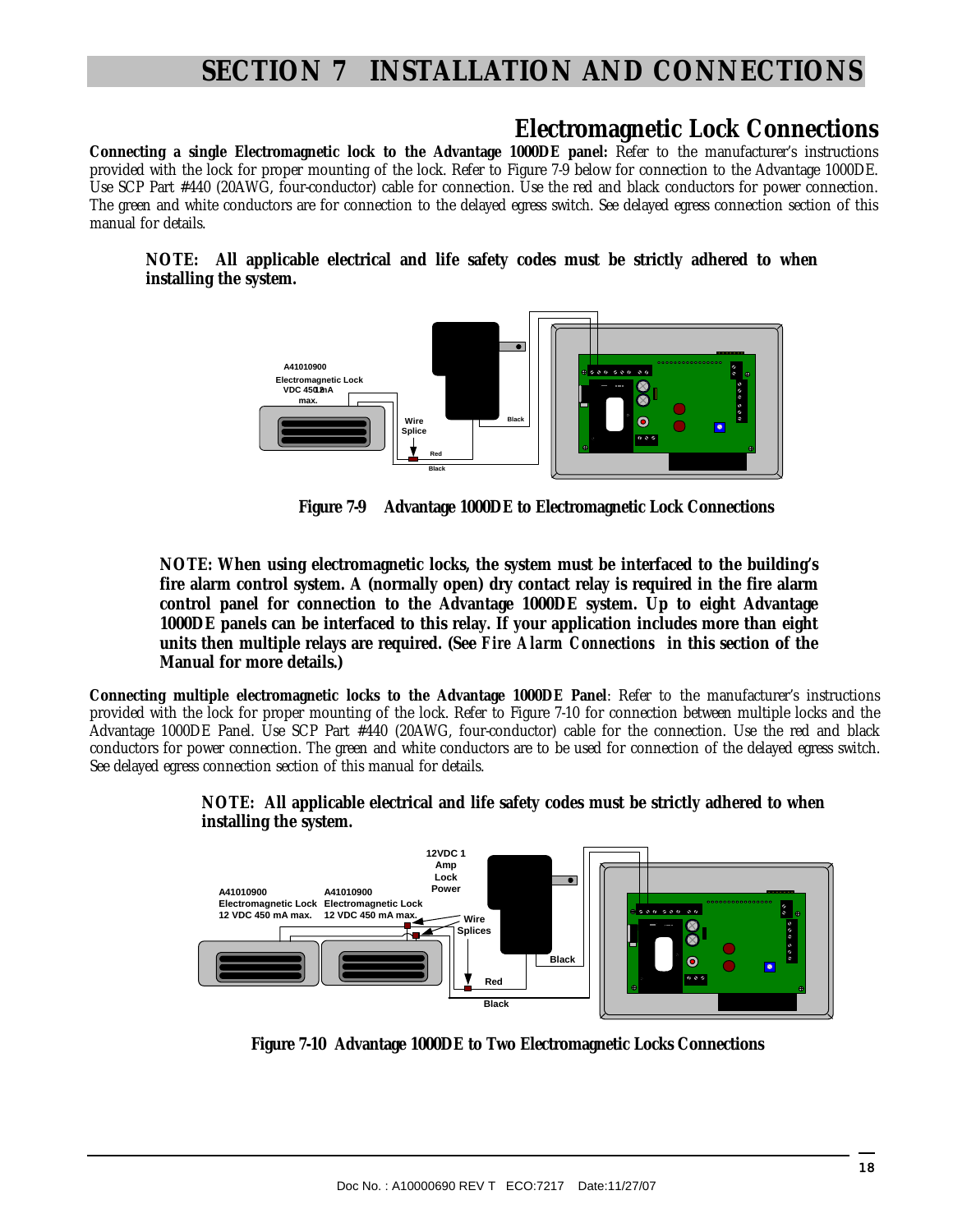### **Delayed Egress Connections**

**Connecting single Delayed Egress switch to the Advantage 1000DE Panel**: Refer to the manufacturer's instructions provided with the lock for proper mounting of the lock. Refer to Figure 7-11 for connection to the Advantage 1000DE panel. Use SCP Part #440 (20AWG, four-conductor) cable for the connection. The green and white conductors are used for connection of the delayed egress switch.. When using the Dortronics lock adjustment may need to be made to the thumb wheel on the lock armature for proper delayed egress operation.

> **NOTE: All applicable electrical and life safety codes must be strictly adhered to when installing the system.**



 **Figure 7-11 Advantage 1000DE to a Single Delayed Egress Switch Connections** 

**Connecting multiple Delayed Egress Switches to the Advantage 1000DE Panel**: Refer to the manufacturer's instructions provided with the lock for proper mounting of the lock. Refer to Figure 7-12 for connections to the Advantage 1000DE panel. Use SCP Part #440 (20AWG, four-conductor) cable for connections. The green and white conductors are used for connection of the delayed egress switch. When using the Dortronics lock, an adjustment may need to be made to the thumb wheel on the lock armature for proper delayed egress operation.

#### **NOTE: All applicable electrical and life safety codes must be strictly adhered to when installing the system.**



 **Figure 7-12 Advantage 1000DE to Multiple Delayed Egress Switch Connections** 

**NOTE: Delayed egress switches are wired in parallel.**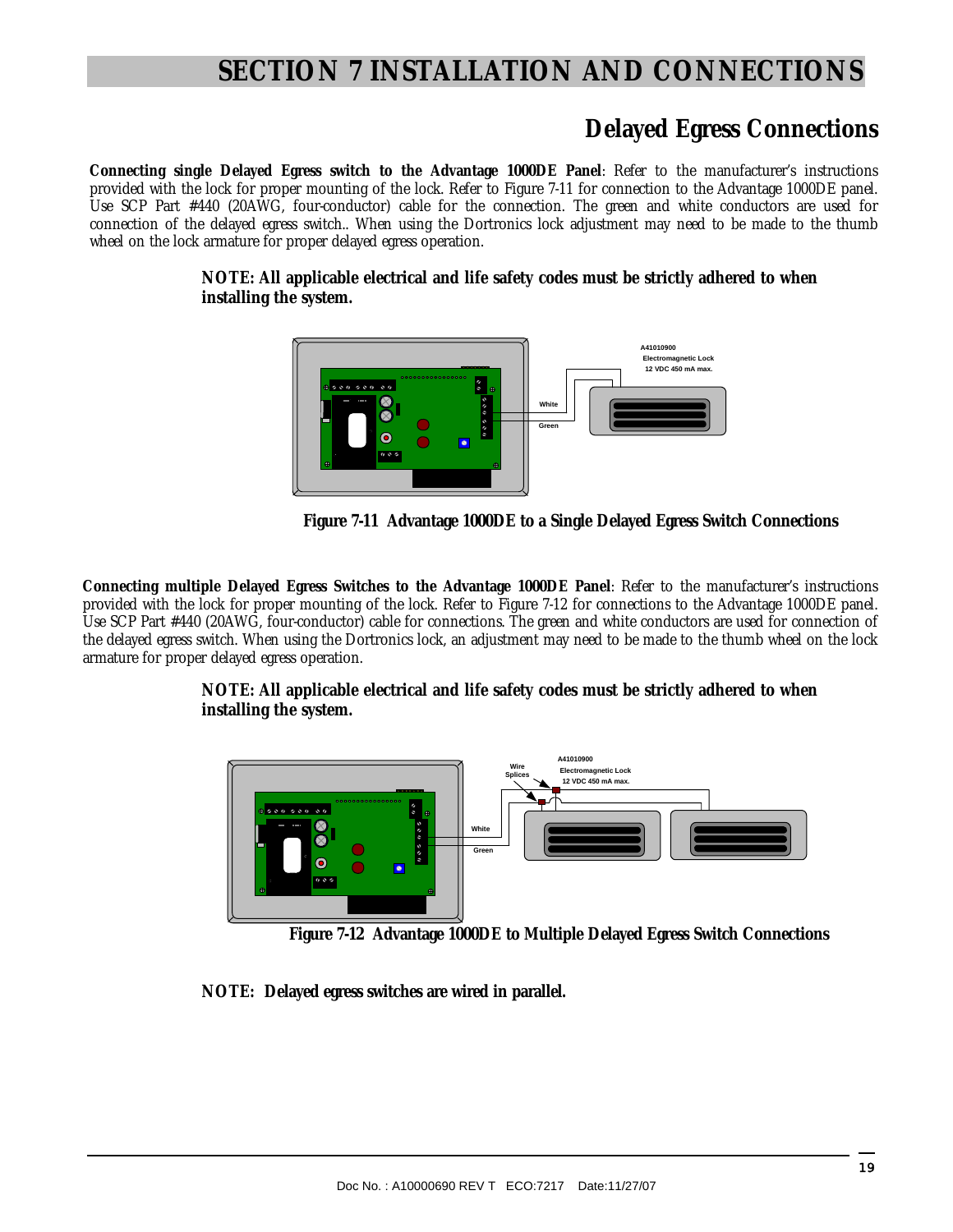### **Push Button Connections**

**Advantage 1000DE connection to a momentary exit release device:** When the exit release device is activated, the Advantage 1000DE panel will begin the escort delay count-down. The escort delay time is variable and can be changed. (See the programming instructions provided in *Section 8* of this manual.)



 **Figure 7-13 Advantage 1000DE to a Momentary Push Button Connections**

**NOTE: The use of exit release devices which provide a maintained contact closure are not recommended for use with the Advantage 1000DE system.** 

### **Fire Alarm Connections**

After completing the fire alarm connection, the fire alarm system must be placed into an alarm condition to verify immediate release of all locks.

> **NOTE: Prior to 10/20/97, the Nurse Station Panel would alarm during a fire alarm condition. After 10/20/97, the Nurse Station Panel does not alarm during a fire alarm condition.**



 **Figure 7-14 Advantage 1000DE to Fire Alarm Control Panel Connections**

Use SCP Part #438 Fire Alarm Cable to connect the Advantage 1000DE to the fire alarm panel. Up to eight Advantage 1000DE panels can be connected in parallel to a normally open, dry relay contact in the fire alarm control panel.



**NOTE: Per NFPA-101, any locking device installed on a designated emergency exit door must be overridden by the fire alarm control panel in case of fire alarm activation. A qualified fire alarm technician must complete fire alarm connections.** 

**CAUTION: Do not connect more than eight panels in parallel to a single fire alarm relay. Doing so could result in failure of the fire alarm release feature during a fire alarm emergency.**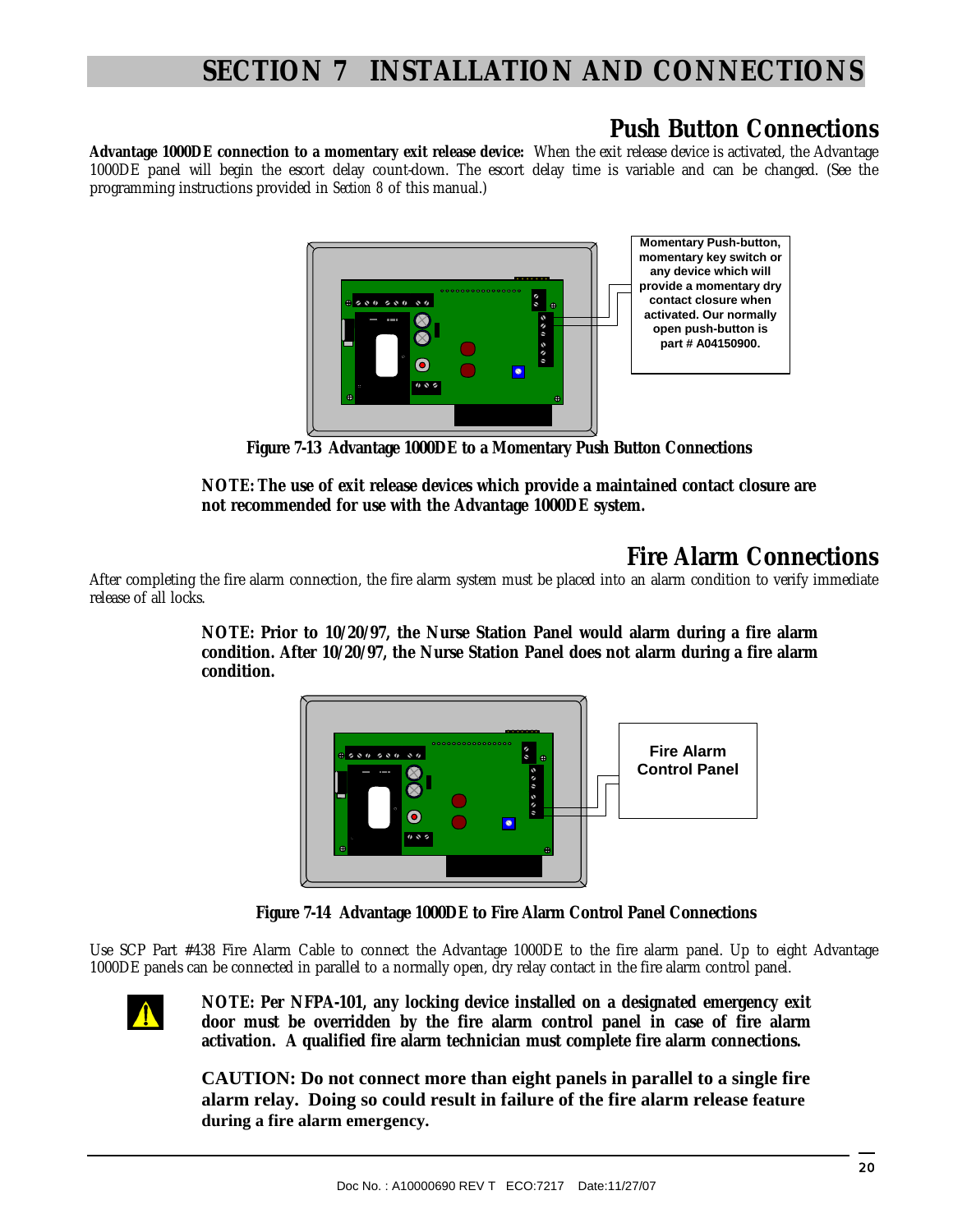**Connecting multiple Advantage 1000DE panels to the fire alarm control panel.** After completing the fire alarm connection, the fire alarm system must be placed into an alarm condition to verify immediate release of all locks.

Use SCP Part #438 fire alarm cable for connection of the Advantage 1000DE to the fire alarm control panel. Up to eight, Advantage 1000DE panels can be connected in parallel to a normally open, dry relay contact in the fire alarm control panel.

> **NOTE: Per NFPA-101, any locking device installed on a designated emergency exit door must be overridden by the fire alarm control panel in case of fire alarm activation. A qualified fire alarm technician must complete fire alarm connections.**



 **Figure 7-15 Multiple Advantage 1000DE Panels to Fire Alarm Control Panel Connections** 

 **CAUTION: Do not connect more than eight panels in parallel to a single fire alarm relay. Doing so could result in failure of the fire alarm release feature during a fire alarm emergency.** 

**NOTE: Prior to 10/20/97, Nurse Station would alarm during fire alarm condition. After 10/20/97 Nurse Station Panel does not alarm during fire alarm condition.**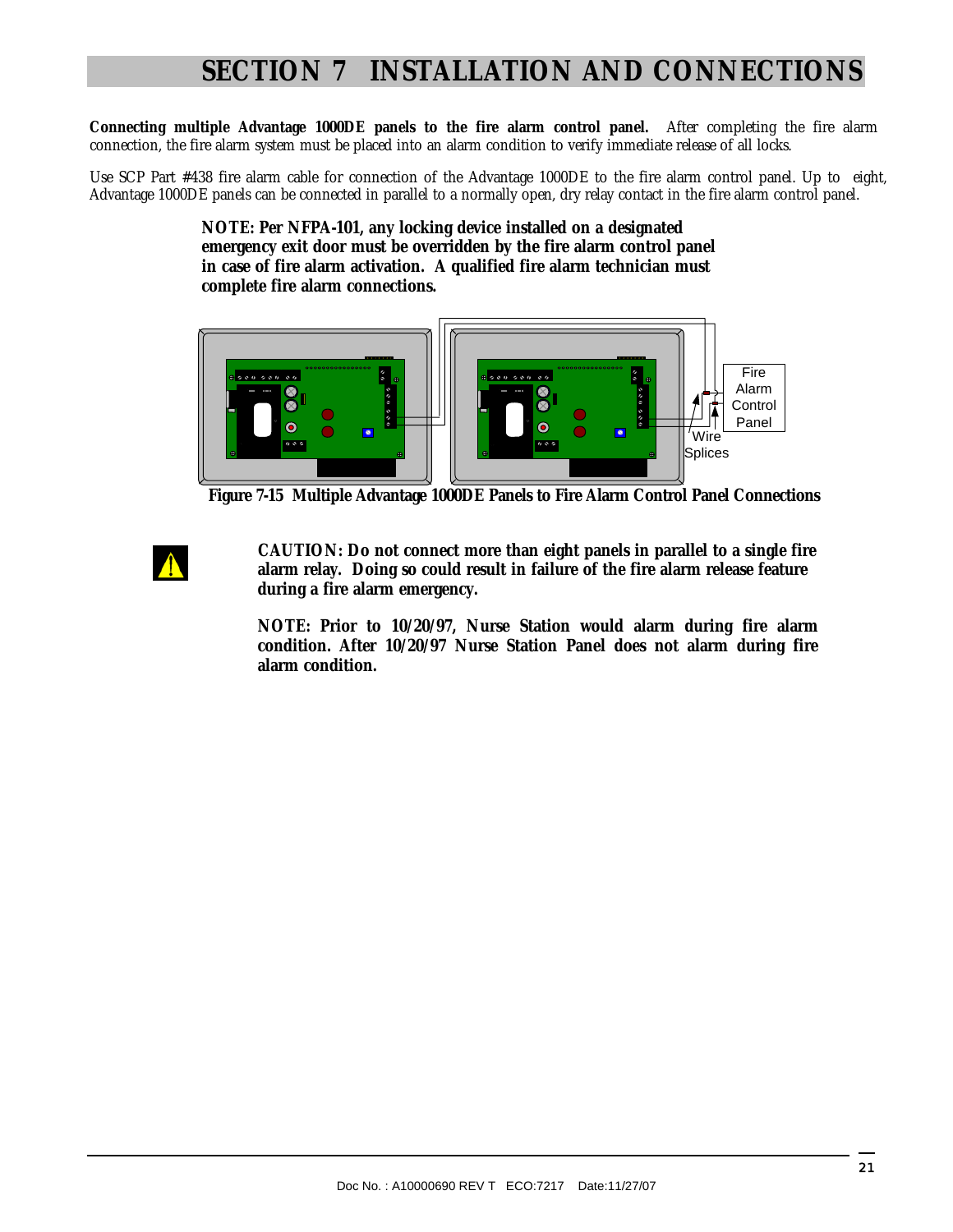**NOTE: All Panels shipped from Secure Care Products®, Inc. after March 5, 2004**  have a non-volatile memory, which means any programming of the panels will not be **lost after power loss. To initialize the panel enter \*603 \*8675309999. Nine beeps should be heard and all programming returned to factory settings.** 

| <b>User Selectable Functions</b><br>Primary Reset Code: any 3 digits preceded by *<br>To change the primary reset code, enter *567 (secondary code) *9876543210#xxx#,<br>one beep should be heard. (The xxx is the new three-digit number.)                                                   |                                                                                                                         | <b>Factory Default</b><br>*234 |
|-----------------------------------------------------------------------------------------------------------------------------------------------------------------------------------------------------------------------------------------------------------------------------------------------|-------------------------------------------------------------------------------------------------------------------------|--------------------------------|
| Secondary Code: any 3 digits preceded by *<br>To change the secondary reset code, enter *567 (secondary code) *9876543211#xxx#,<br>one beep should be heard. (The xxx is the new three-digit number.)                                                                                         |                                                                                                                         | $*567$                         |
| Authorized Entry Time: 15, 30, 60, or 120 seconds<br>To change, enter *567 (secondary code) * then the corresponding number (hold for one beep)<br>$1=15$ seconds $2=30$ seconds $3=60$ seconds $4=120$ seconds                                                                               |                                                                                                                         | 30 Seconds                     |
| PM Program Enable/Disable:<br>To enable PM Program enter *567 (secondary code) *7 hold until four beeps are heard.<br>To disable PM Program enter *567 (secondary code) *8 hold until one beep is heard.                                                                                      |                                                                                                                         | <b>Disabled</b>                |
| Loiter Alarm Enable/Disable:<br>To enable enter *567 (secondary code) *5 hold until four beeps are heard.<br>To disable enter *567 (secondary code) *5 hold until one beep is heard.                                                                                                          |                                                                                                                         | <b>Disabled</b>                |
| Loiter Time:<br>To change to 60 seconds enter *567 *60, one beep will be heard.<br>To change to 120 seconds enter *567* 12, two beeps will be heard.<br>To change to 180 seconds enter *567*18, three beeps will be heard.                                                                    |                                                                                                                         | 60 seconds                     |
| Latching Delayed Egress: (Enabled or Disabled)<br>To enable enter *567 *0 holding until 4 beeps are heard.<br>To disable enter *567 *0 holding until one beep is heard.                                                                                                                       |                                                                                                                         | <b>Disabled</b>                |
| Advanced Security Mode: (Enabled or disabled)<br>To enable Advanced Security Mode: enter *567 (secondary code) *9876543216<br>holding the 6 until two beeps are heard<br>To disable Advanced Security Mode: enter *567 (Secondary code) *9876543216<br>holding the 6 until one beep is heard. |                                                                                                                         | Enabled                        |
| Programming the PM Feature<br>Enter *567 (secondary code) then enter *987654321 holding the 1 until one beep is heard<br>Enter the current time of day in military time<br>Enter the PM off time<br>Enter the PM on time                                                                      | Example 6:00 AM = $0600$ , two beeps<br>Example 5:30 AM = $0530$ , three beeps<br>Example 9:00 PM = $2100$ , four beeps |                                |

The PM programming is now entered into the Advantage 1000DE panel, but must be enabled before the PM feature will work. Follow the PM Program enable instructions above to enable the PM Program.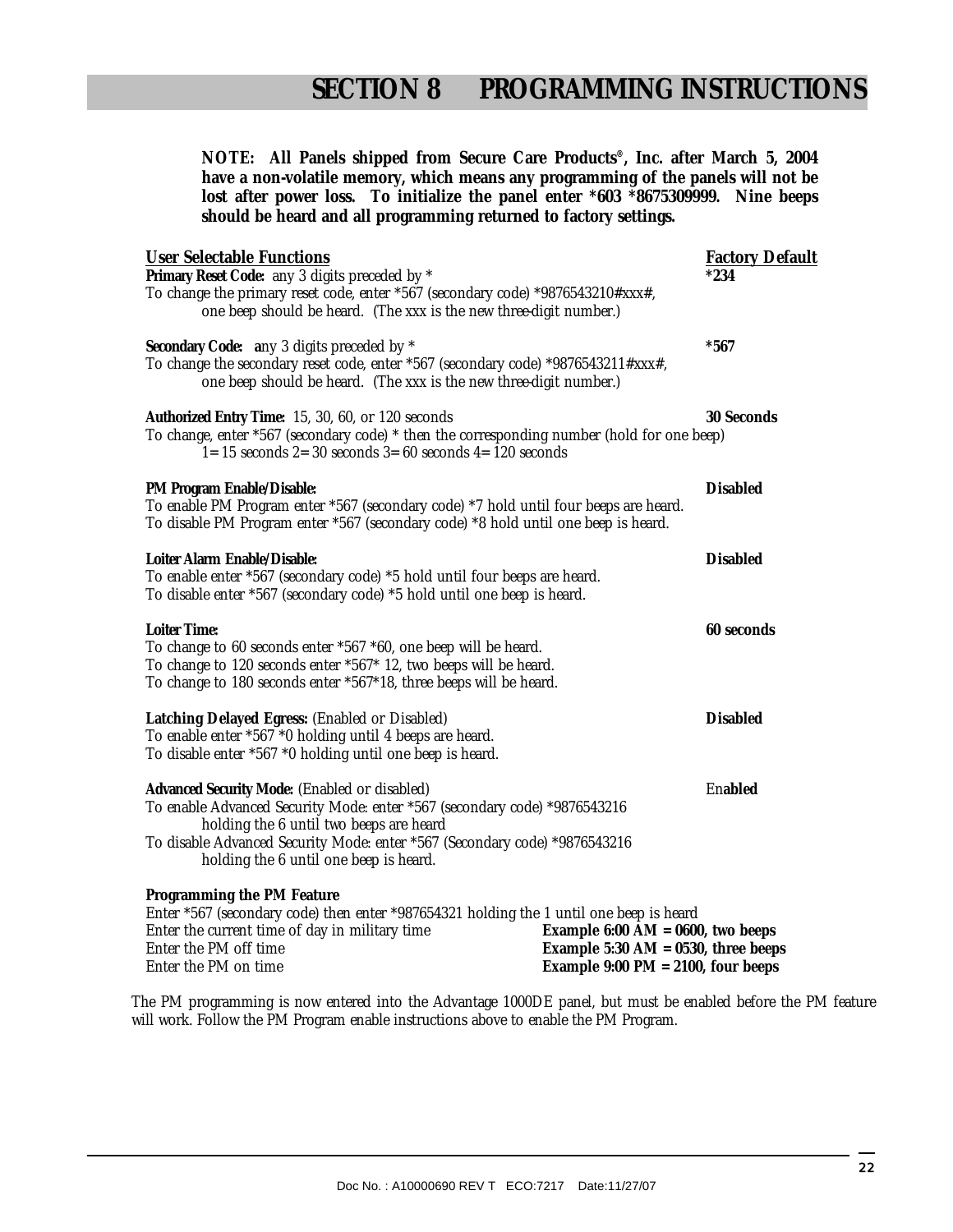### **SECTION 8 PROGRAMMING INSTRUCTIONS**

#### **User Selectable Functions Factory Default**

#### **Egress Activation for Nuisance Silent Disabled** Disabled

Currently a beeping will sound for the first three seconds when there is pressure applied to the door. With the Nuisance Silent Feature Enabled, it will silence the three second nuisance sound and will activate the egress process.

 To enable Nuisance Silent: enter \*567\*9876543212 holding the 2 for 2 beeps To disable Nuisance Silent: enter \*567\*9876543213 holding the 3 for 5 beeps

#### **NOTE: This feature is only available on the Base version and only after 6/30/2007**

#### **Delayed Egress Release Time** - **15 Seconds**

Each Exit Panel controlling an electromagnetic lock has a required time period for pressure applied to a door to release the locking feature as required by NFPA 101. Refer to the NFPA 101 Life Safety Code or your local Fire Marshall/Safety Inspector for guidance on local requirements. The factory default delayed egress release time is fifteen (15) seconds.

To change the release time **from 15 to 30 seconds**, follow the listed steps without pausing for greater than one second between keystrokes.

1. Enter currently programmed secondary code \*567 \* 30 holding for 2 beeps

To change the release time **from 30 to 15 seconds,** follow the three listed steps without pausing for greater than one second between keystrokes.

1. Enter currently programmed secondary code \*567 \* 15 holding for 1 beep

**Software Verification:** To verify the version of software installed in the panel, enter \*567 (secondary code) \*9876543215 count the number of times the LED's blink. This will be the software version.

**Example:** 3 blinks...pause…4 blinks…pause…10 blinks…pause…9 blinks, would be Software Version 3.4.0.9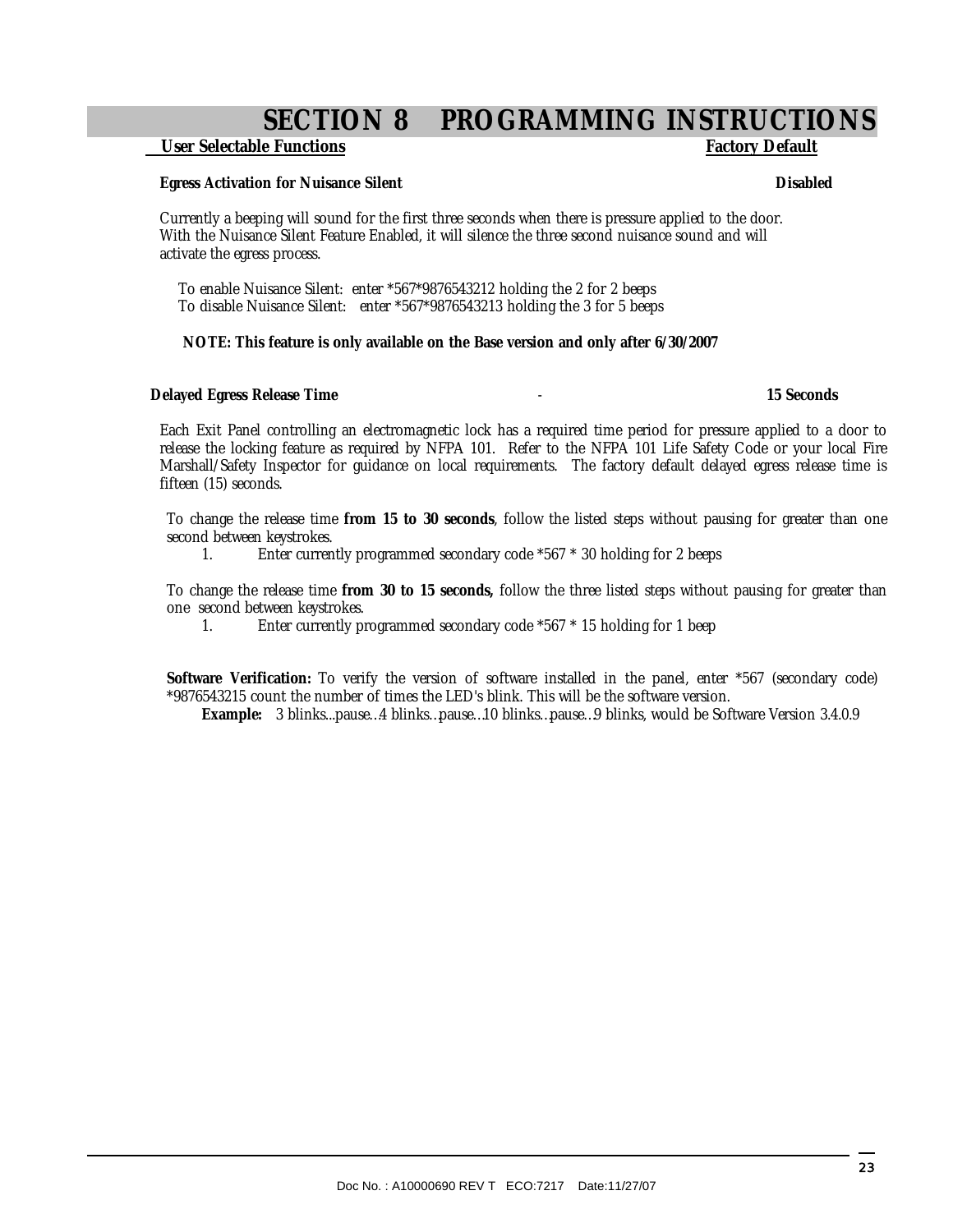### **SECTION 9 TESTING THE ADVANTAGE 1000DE PERIMETER ACCESS CONTROL**

### **RECOMMENDED WEEKLY TESTING**

Verify that all wiring connections are complete and wired as shown in the diagrams of this manual. The Advantage 1000DE panel should be on and the green LED should be on. Now, with a transmitter on your ankle, approach the door. When you enter the monitoring zone the green LED should turn red. Turn around and leave the monitoring zone. The red LED should turn green. Now follow the steps below to test the basic operating functions of the Advantage 1000DE system.

### **Testing the Patient Escort and Anti-tailgate Features**

Enter the detection zone with a transmitter on your ankle, the red LED should turn on the Exit Panel. Now enter the primary reset code into the keypad the red LED should turn green. Open the door without the alarm sounding. **(This is the Patient Escort Feature.)** 

Now close the door, the green LED should turn red showing the panel to be rearmed. **(This is the anti-tailgate feature.)** 

#### **NOTE: If Advanced Security Mode is enabled, the lock will not unlock, the light will flash green once, and the panel will beep once.**

### **Testing the Remote Keypad**

If a Remote Keypad has been installed with the Advantage 1000DE panel, repeat the instructions in *Testing the Patient Escort Feature* above, using the remote keypad to enter the primary escort code.

### **Testing the Remote Push Button**

If a remote Push-button has been installed with the Advantage 1000DE panel, repeat the instructions in *Testing the Patient Escort Feature* above, using the remote Push-button in place of the primary reset code.

### **Testing the Advanced Security Mode Feature**

First enable the Advanced Security Mode per Section 8 of this manual, then bring a transmitter into the detection zone. The green LED should turn red, and the yellow LED should blink. Now enter the Primary Reset Code. The red LED should flash green momentarily and beep once indicating a valid code was entered while a monitored resident was nearby. Next, try to gain access via the push button, if one is installed on your system. With a transmitter in range, the panel should alarm if the door is opened. Only by entering the Secondary Reset Code (\*567 or equivalent) will access be granted in this situation.

### **RECOMMENDED ANNUAL SERVICE**

### **Battery Replacement**

The battery should be replaced annually with a rechargeable 9VDC NI-MH battery SCP PN B15360501 only.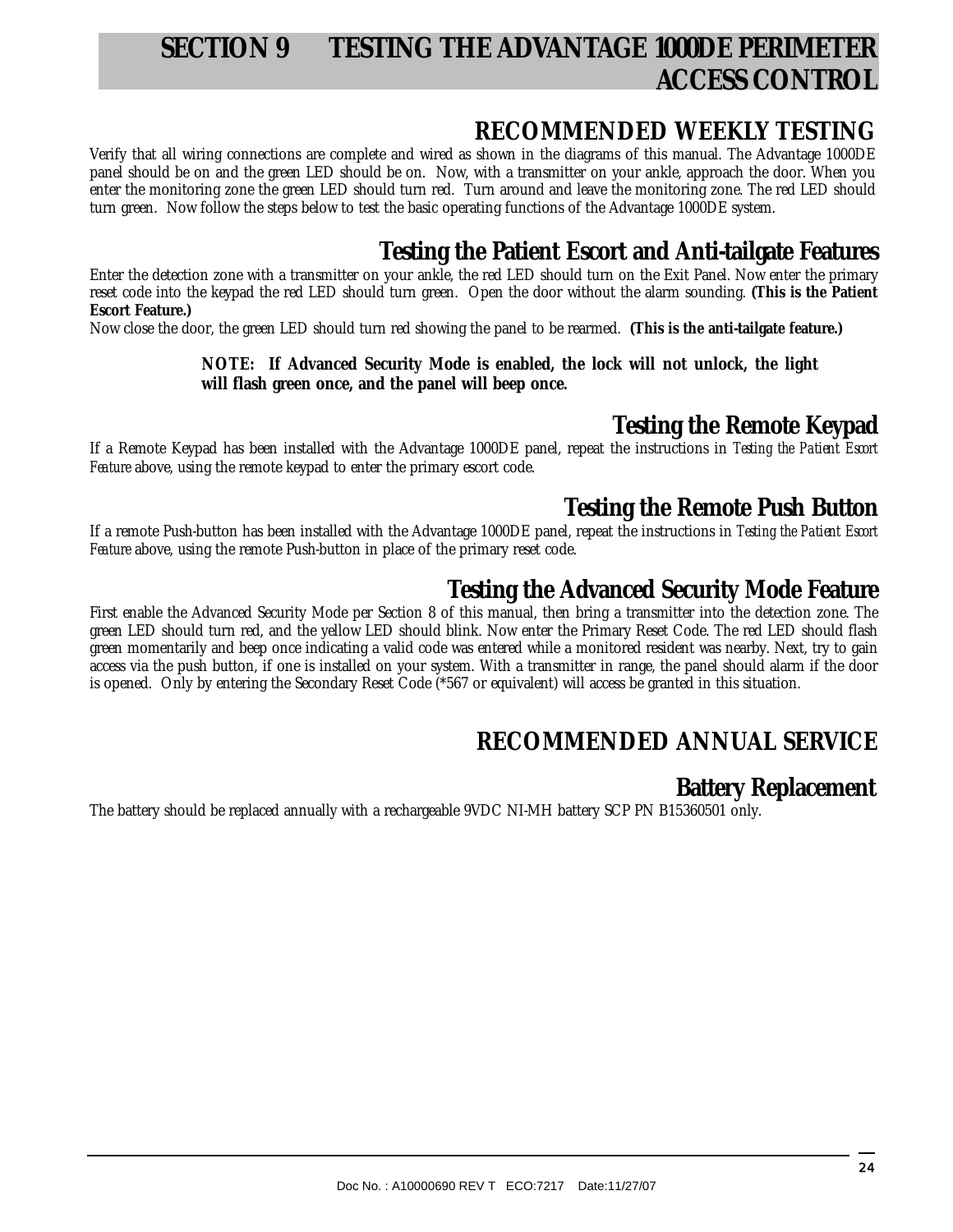### **SECTION 10 TESTING THE ADVANTAGE 1000DE WITH DELAYED EGRESS MAGNETIC LOCKING SYSTEM**

### **RECOMMENDED WEEKLY TESTING**

Verify that all wiring connections are complete and wired as shown in the diagrams in this manual The Advantage 1000DE panel should be on and the green LED should be on. At this point, the door should be free for access to all staff and visitors. Now, with a transmitter on your ankle, approach the door. When you enter the monitoring zone the green LED should turn red and the door should quietly lock. Turn around and leave the monitoring zone. The red LED should turn green and the door should unlock. The door should again be free for access to all staff and visitors. Now follow the steps below to test the basic operating functions of the Advantage 1000DE system.

### **Testing the Patient Escort and Anti-tailgate Features**

Enter the detection zone with a transmitter on your ankle, the red LED should turn on the door should quietly lock. Now enter the primary reset code into the keypad the red LED should turn green, the door should unlock and you should be able to open the door without the alarm sounding. **(This is the Patient Escort feature)**  Now close the door, the green LED should turn red and the door should immediately relock. **(This is the anti-tailgate feature.)**

### **Testing the Delayed Egress Feature**

With the door locked, apply pressure on the opening hardware of the door for three seconds. The Advantage 1000DE panel should begin to alarm and the red LED should remain on. The LED should remain red and the audible alarm sound should be short beeps. After the 15 seconds, the audible alarm should become a continuous tone, the red LED should be on, and the door should release. Open the door, the LED should begin flashing red/green/red/green and the audible alarm sound should change to the seagull sound. Now close the door and enter the *primary reset code*. The panel should stop alarming, the door should relock and the red LED should be on (because the transmitter is still in the detection zone).

### **Testing the Remote Keypad**

If a remote keypad has been installed with the Advantage 1000DE panel, repeat the instructions in *Testing the Patient Escort*  above, using the remote keypad to enter the primary escort code.

### **Testing the Remote Push Button**

If a remote Push-button has been installed with the Advantage 1000DE panel, repeat the instructions in *Testing the Patient Escort*  above, using the remote Push-button. In place of the primary reset code, depress the remote push-button, the LED should turn green and you should be able to open the door without creating an alarm condition.

### **Testing the Advanced Security Mode Feature**

First enable the Advanced Security Mode, and then bring a transmitter into the detection zone. The green LED should turn red, and the yellow LED should blink. Now enter the Primary Reset Code. The red LED should flash green momentarily and beep once indicating a valid code was entered while a monitored resident was nearby. Next, try to gain access via the push button, if one is installed on your system. With a transmitter in range, the door should remain locked and an audible beep should sound. Only by entering the Secondary Reset Code (\*567 or equivalent) will access be granted in this situation.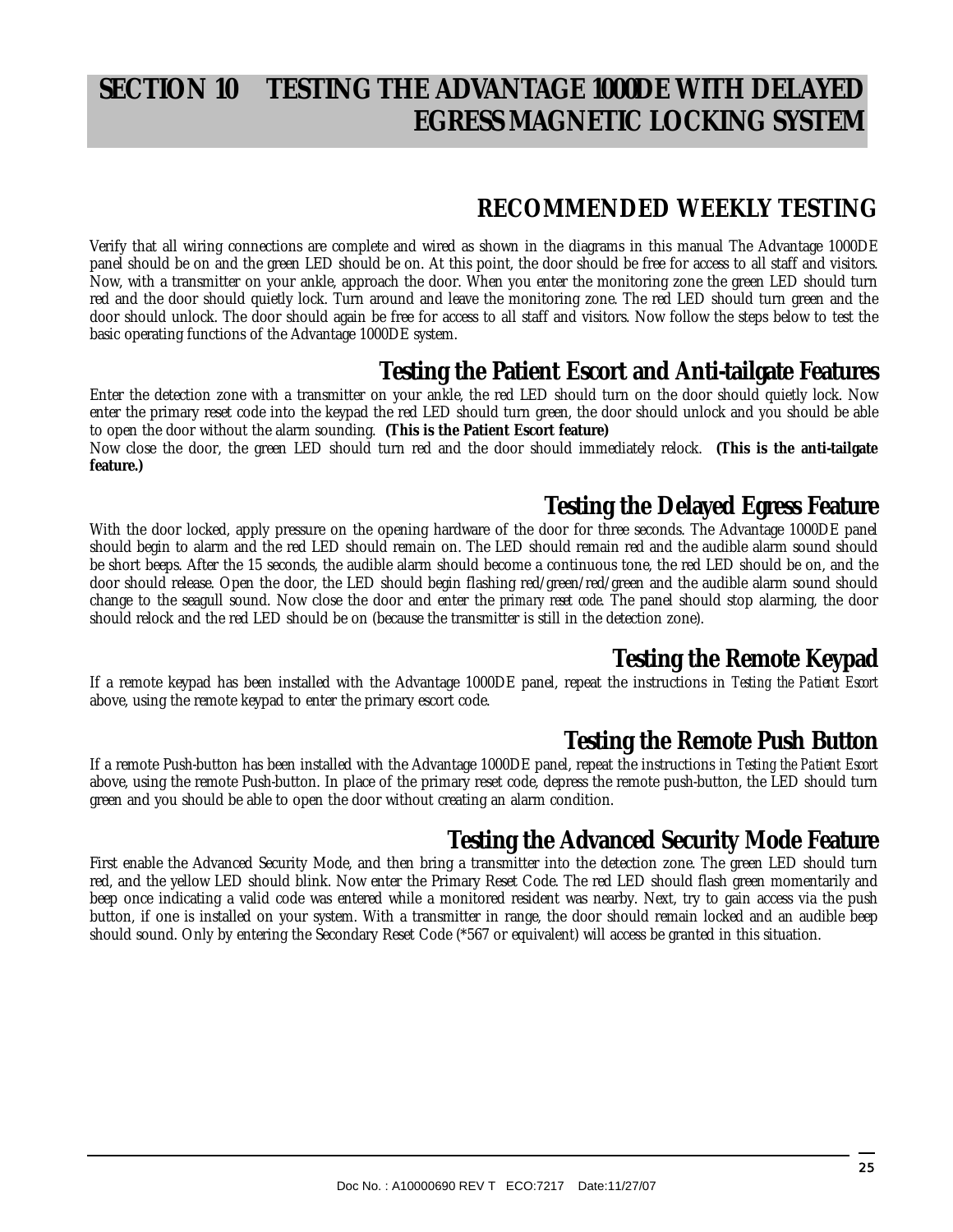### **SECTION 10 TESTING THE ADVANTAGE 1000DE WITH DELAYED EGRESS MAGNETIC LOCKING SYSTEM**

### **RECOMMENDED MONTHLY TESTING**

### **Fire Alarm Release Test**

- 1. After all other functions of the Advantage 1000DE system have been tested; the fire alarm release function must be tested and documented. This is a very important test, which will ensure proper operation of the system in case of a fire emergency and the safety of your residents and staff.
- 2. Place your facility's fire alarm system into an alarm condition and using a transmitter go to all monitored exits and verify that when the transmitter is in the monitoring zone that the door will not lock. If any of the exits are in the pm locked mode, verify that these exits unlock and remain unlocked.
- 3. Reset the fire alarm system. Verify that all exits are now operating normally.

.

### **RECOMMENDED ANNUAL SERVICE**

### **Battery Replacement**

1. The battery should be replaced annually with a rechargeable 9VDC NI-MH battery SCP PN B15360501 only.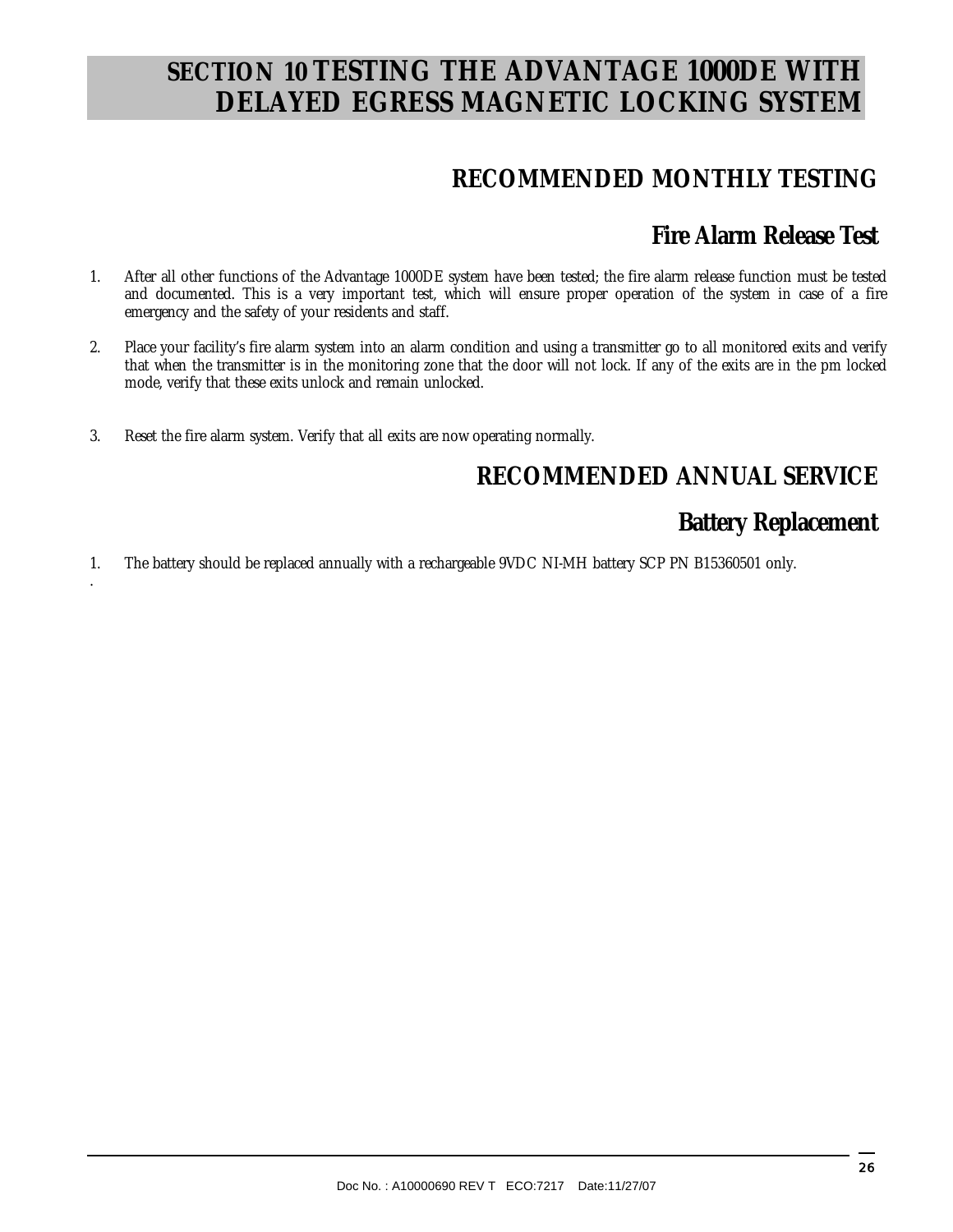## **SECTION 11 REPLACEMENT PARTS LIST**

| Part #    | Description                                                |
|-----------|------------------------------------------------------------|
| 699       | 430KHZ Scepter <sup>®</sup> Antenna                        |
| B15360501 | 9VDC (NI-MH rechargeable battery)                          |
| 1985      | Panel Plug-in Power Supply, 9VDC 200mA                     |
| 1922      | Normally Closed Door Contacts                              |
| 203       | Nurse Station Panel, 4 Channels, Power supply included     |
| 204       | Nurse Station Panel, 8 Channels, Power supply included     |
| A02030901 | Nurse Station Panel, 4 Channels, Power supply not included |
| A02040901 | Nurse Station Panel, 8 Channels, Power supply not Included |
| A41011900 | Locknetics Electromagnetic Lock                            |
| A41012900 | Dortronics Electromagnetic Lock                            |
| A41010913 | Dortronics Egress switch (rocker type)                     |
| A04150900 | (Normally Open) Push Button                                |
| A10000900 | Advantage 1000DE Exit Panel                                |
| A05031031 | 2 Foot Ribbon Cables                                       |
| A05031032 | 10 Foot Ribbon Cables                                      |
| A05031033 | 15 Foot Ribbon Cables                                      |
| A05031034 | 30 Foot Ribbon Cables                                      |
| A02070900 | Sounder                                                    |
| A19850912 | Power Supply for Sounder                                   |
| A41010901 | Power Supply for Nurse Station Panels                      |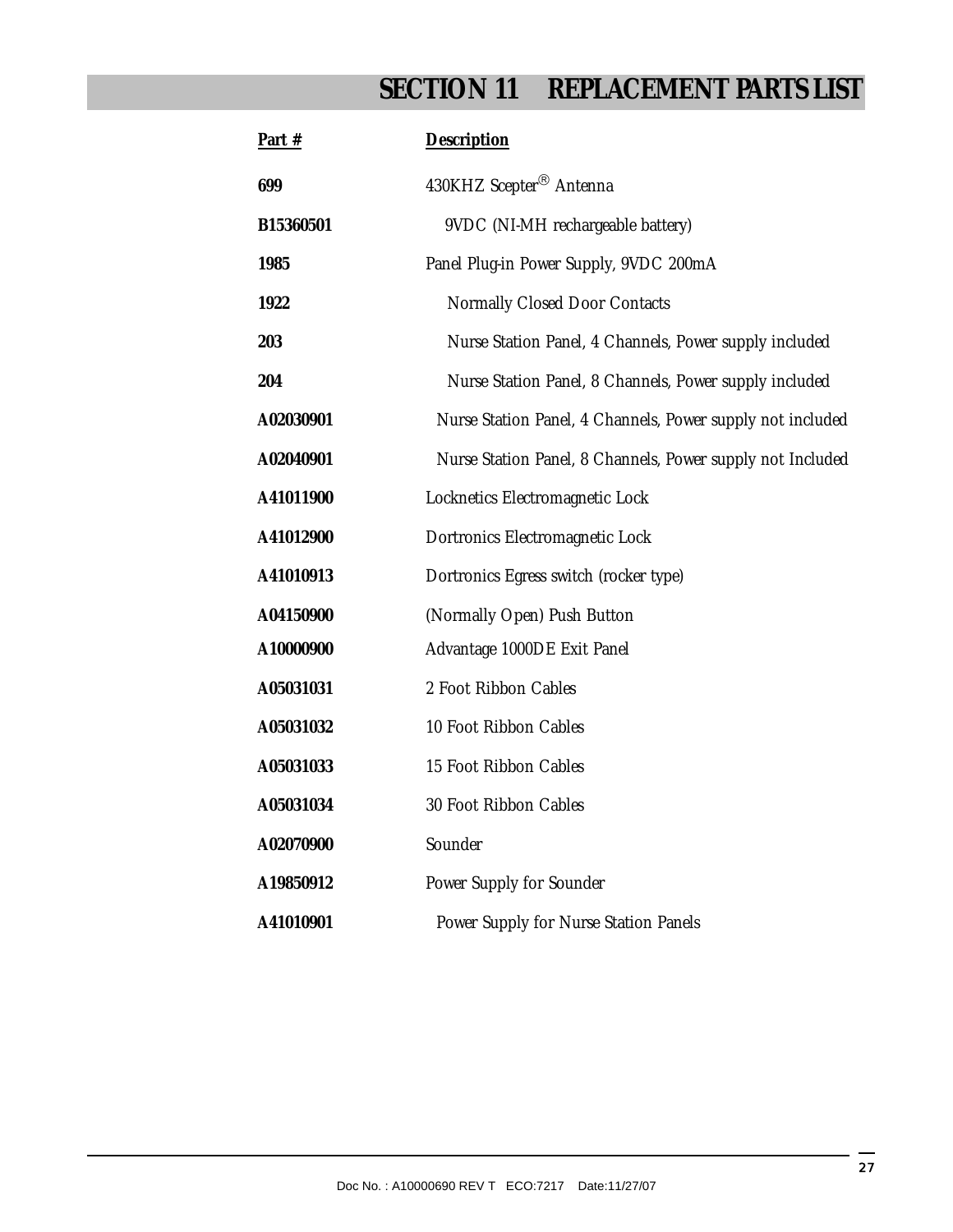### **SECTION 12 GENERAL PRODUCT WARRANTY STATEMENT**

BY PERMITTING INSTALLATION OR BY MAKING USE OF ANY PRODUCT OR SERVICE DESIGNED OR MANUFACTURED BY SECURE CARE PRODUCTS, INC. ("SECURE CARE") (INCLUDING SUPPORT SERVICES, MAINTAINED SOFTWARE AND MAJOR RELEASES, WHETHER OR NOT IT IS COVERED BY ANY SOFTWARE MAINTENANCE OR LICENSE AGREEMENT) ("THIS PRODUCT"), YOU ACKNOWLEDGE THAT YOU HAVE READ ALL THE TERMS AND CONDITIONS OF THIS GENERAL PRODUCT WARRANTY STATEMENT, THAT YOU UNDERSTAND THEM, AND THAT YOU AGREE TO BE BOUND BY THEM. YOU UNDERSTAND THAT, IF YOU PURCHASED THIS PRODUCT FROM ANY AUTHORIZED DISTRIBUTOR OF SECURE CARE, THAT DISTRIBUTOR IS NOT SECURE CARE'S AGENT AND IS NOT AUTHORIZED TO MAKE ANY REPRESENTATIONS OR WARRANTIES OR TO AGREE TO ANY TERMS OR CONDITIONS WHICH ARE DIFFERENT FROM ANYTHING EXPRESSLY SET FORTH IN THIS GENERAL PRODUCT WARRANTY STATEMENT.

If you do not agree to the terms and conditions of this General Product Warranty Statement, do not permit the installation or make use of this Product and promptly return this Product to the place where you obtained it for a full refund. If you have any difficulty obtaining a refund, please contact Secure Care at the telephone number provided in Section 2.B below.

#### **1. Notices**

 **A**. ALL LOCKS USED WITH THE SECURE CARE SYSTEM ARE DESIGNED, MANUFACTURED, LABELED AND DELIVERED SOLELY BY AN INDEPENDENT VENDOR OVER WHOM SECURE CARE HAS NO CONTROL AND FOR WHOSE ACTIONS OR FAILURES TO ACT SECURE CARE DISCLAIMS ALL RESPONSIBILITY. REGARDLESS OF WHETHER THE LOCKS CARRY SECURE CARE'S LOGO OR NAME OR ANY OTHER TRADEMARK, SERVICE MARK OR TRADE NAME USED OR CLAIMED BY SECURE CARE, SECURE CARE DISCLAIMS ALL WARRANTIES, EXPRESS OR IMPLIED, WITH RESPECT TO THE LOCKS AND/OR THEIR USE WITH OR OPERATION IN THE SECURE CARE SYSTEM, INCLUDING, WITHOUT LIMITATION, ALL IMPLIED WARRANTIES OF MERCHANTABILITY, FITNESS FOR A PARTICULAR PURPOSE, TITLE AND/OR NON-INFRINGEMENT. SECURE CARE ALSO DISCLAIMS ALL OBLIGATIONS WITH RESPECT TO THE LOCKS AND/OR THEIR USE WITH OR OPERATION IN THE SECURE CARE SYSTEM THAT MIGHT OTHERWISE ARISE OR BE IMPLIED FROM THE FACT THAT SUCH LOCKS CARRY SECURE CARE'S LOGO OR NAME OR ANY OTHER TRADEMARK, SERVICE MARK OR TRADE NAME USED OR CLAIMED BY SECURE CARE OR FROM THE DELIVERY OR INSTALLATION OF THE LOCKS WITH SECURE CARE SOFTWARE, PARTS AND/OR PRODUCTS OR FROM A COURSE OF DEALING OR USAGE IN TRADE. ALL RESPONSIBILITY FOR DESIGNING, MANUFACTURING, LABELING AND WARNING OF HIDDEN DEFECTS OR DANGERS IN THE LOCKS AND/OR THEIR USE WITH AND OPERATION IN THE SECURE CARE SYSTEM RESTS EXCLUSIVELY WITH THE INDEPENDENT VENDOR, AND ANY CLAIMS, COSTS, DAMAGES OR LIABILITIES ARISING FROM THE LOCKS AND/OR THEIR USE WITH OR OPERATION IN THE SECURE CARE SYSTEM SHALL BE MADE SOLELY AGAINST THE INDEPENDENT VENDOR.

 **B**. IF YOU PURCHASE COMPUTER HARDWARE THROUGH SECURE CARE AND REQUEST THAT SECURE CARE SOFTWARE BE INSTALLED AND TESTED ON THAT HARDWARE AT THE FACTORY, SECURE CARE WARRANTS ONLY THAT THE HARDWARE AND THE SOFTWARE PACKAGES WERE INSTALLED, SET-UP AND TESTED PRIOR TO SHIPMENT IN ACCORDANCE WITH ALL SECURE CARE PRODUCT MANUALS AND THAT, AT THE TIME THE HARDWARE AND THE SOFTWARE PACKAGES WERE FINALLY INSPECTED AT THE FACTORY, THEY WERE PERFORMING (SUBJECT TO SECURE CARE'S SPECIFIED TOLERANCES) IN ACCORDANCE WITH SECURE CARE'S SPECIFICATIONS. SECURE CARE WILL NOT BE RESPONSIBLE FOR ANY DEFECTS IN OR PROBLEMS CAUSED BY THE HARDWARE, ALL CLAIMS FOR WHICH MUST BE MADE TO THE HARDWARE MANUFACTURER AND/OR VENDOR. SECURE CARE DISCLAIMS ALL WARRANTIES, EXPRESS OR IMPLIED, WITH RESPECT TO THE HARDWARE AND/OR ITS USE WITH OR OPERATION IN THE SECURE CARE SYSTEM, INCLUDING, WITHOUT LIMITATION, ALL IMPLIED WARRANTIES OF MERCHANTABILITY, FITNESS FOR A PARTICULAR PURPOSE, TITLE AND/OR NON-INFRINGEMENT. SECURE CARE ALSO DISCLAIMS ALL OBLIGATIONS WITH RESPECT TO THE HARDWARE AND/OR ITS USE WITH OR OPERATION IN THE SECURE CARE SYSTEM THAT MIGHT OTHERWISE ARISE OR BE IMPLIED FROM THE FACT THAT SUCH HARDWARE CARRIES SECURE CARE'S LOGO OR NAME OR ANY OTHER TRADEMARK, SERVICE MARK OR TRADE NAME USED OR CLAIMED BY SECURE CARE OR FROM THE DELIVERY OR INSTALLATION OF THE HARDWARE WITH SECURE CARE SOFTWARE, PARTS AND/OR PRODUCTS OR FROM A COURSE OF DEALING OR USAGE IN TRADE. ALL RESPONSIBILITY FOR DESIGNING, MANUFACTURING, LABELING AND WARNING OF HIDDEN DEFECTS OR DANGERS IN THE HARDWARE AND/OR ITS USE WITH AND OPERATION IN THE SECURE CARE SYSTEM RESTS EXCLUSIVELY WITH THE HARDWARE MANUFACTURER AND/OR VENDOR, AND ANY CLAIMS, COSTS, DAMAGES OR LIABILITIES ARISING FROM THE HARDWARE AND/OR ITS USE WITH OR OPERATION IN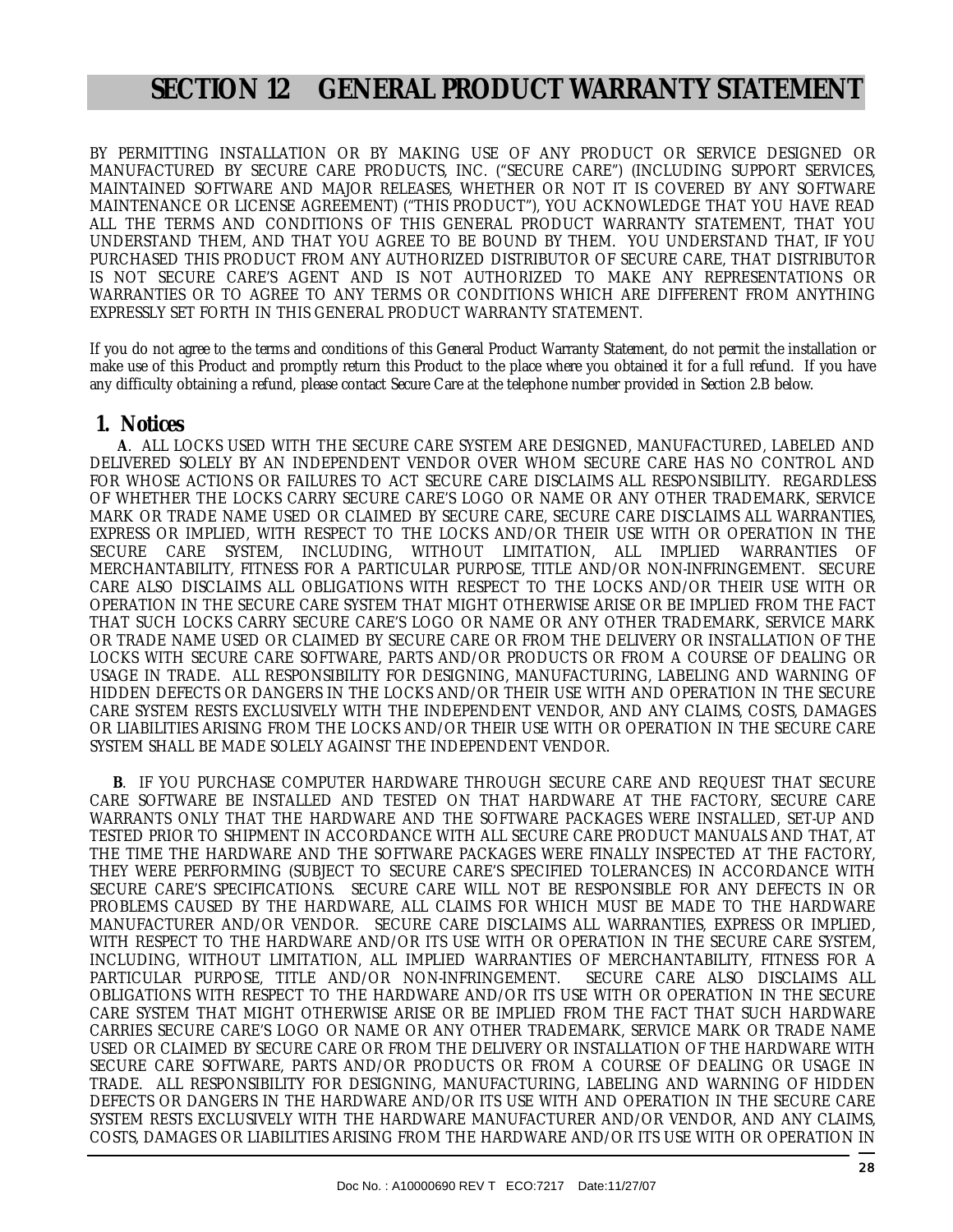#### THE SECURE CARE SYSTEM SHALL BE MADE SOLELY AGAINST THE HARDWARE MANUFACTURER AND/OR VENDOR.

 **C.** Secure Care's software, parts and products are designed for operation in a wireless system. However, the range, performance, and predictability of any wireless system, including Secure Care's, is dependent on several factors, including, but not limited to, the following: building structure; environmental extremes (e.g., temperature, earth tremors, air pollution, etc.); the proximity of other wireless devices; the presence of variable speed products; sources of Radio Frequency Interference (RFI); physical orientation and positioning of the equipment; and sources of Electro Static Discharge ("ESD"). Secure Care cannot be responsible for the effect of these types of factors on operation of its software, parts and products.

 **D**. This Product must be installed, set-up, tested, supported, operated, maintained, repaired and used only in accordance with all manuals and instructions (including the user, installation, technical and other manuals) issued by Secure Care (the "Product Manuals"). It is your responsibility to assure that any person who might be installing, setting-up, testing, supporting, maintaining or repairing this Product knows the contents of and has access to the Product Manuals and has successfully completed Secure Care technical training. It is also your responsibility to assure that any person who might be operating or using this Product knows the contents of and has access to the Product Manuals and has successfully completed Secure Care in-service training. If you do not have the Product Manuals or if you have any questions regarding this Product and/or its installation, set-up, testing, support, operation, maintenance, repair or use, please call Secure Care at the telephone number provided in section 2.B below. Secure Care cannot be responsible for performance problems caused by a failure to follow published and appropriate procedures for installation, set-up, testing, support, operation, maintenance, repair and use.

All adjustable features on new and repaired Secure Care software, parts and products are shipped with "factory default" settings. These "factory default" settings may not comply with building and life safety codes or other applicable laws and regulations in the location where they are installed or operated. Secure Care strongly recommends, therefore, that the settings on all Secure Care software, parts and products be checked and, if necessary, reset to comply with local building and life safety codes and other applicable laws and regulations at the time of any installation, set-up, testing, support, maintenance or repair.

 **E.** Secure Care's system is driven by software. However, the performance and reliability of any software-driven system depends on adequately maintaining the recommended minimum configuration of computing platform, operating systems and applications programs and on regularly performing industry-standard and application-specific backup processes. If recommended minimum configurations of computing platform, operating systems, and applications programs are not adequately maintained, or if appropriate backups are not regularly performed, the software may not drive the system as intended. Secure Care cannot be responsible for operational problems caused by a failure to perform these maintenance and backup procedures.

 **F**. Secure Care does not authorize, and strongly recommends against, any installation or field replacement of software, parts or products by untrained contractors or facility staff. Such work can be hazardous, can render the system ineffective and will void any Secure Care warranty or liability that might otherwise relate to the system.

Before any software, parts or products, which have been designed and manufactured by Secure Care can be safely installed, setup, tested, supported, maintained or repaired, technical training in accordance with standards established by Secure Care is required. Regardless of how Secure Care's software, parts or products are obtained, they should not be installed, set-up, tested, supported, maintained or repaired by any person who has not satisfactorily completed that technical training (a "qualified service technician".) When Secure Care's software, parts or products are sold separately from installation services, it is assumed that only a qualified service technician will conduct any installation, set-up, testing, support, maintenance or repair involving that software, part or products.

 **G.** It is important that any installation, set-up, testing, support, operation, maintenance, repair or use involving the system comply with all local and national electrical and life safety codes. If you have any questions about compliance with those codes, please contact your local authorities.

 **H**. Secure Care receives and responds to telephone and dial-in inquires (the "Help Line") about its software, parts and products for the purpose of discussing users' experiences with Secure Care's system, helping users better understand how their systems work, and providing ideas about what may be causing difficulties. However, Secure Care cannot accurately diagnose the cause of any problems or give complete instructions on how to fix problems over the telephone or Internet. The only way to assure that software, parts or products are installed, set-up, tested, supported, maintained or repaired correctly or that a Secure Care system is functioning properly is to have it examined on site by a qualified service technician. In addition, Secure Care software, parts and products cannot be operated or used correctly by anyone who has not successfully completed Secure Care in-service training. Secure Care's Help Line is not a substitute for on-site diagnosis and servicing by a qualified service technician or for successful completion of Secure Care in-service training. Secure Care strongly recommends that any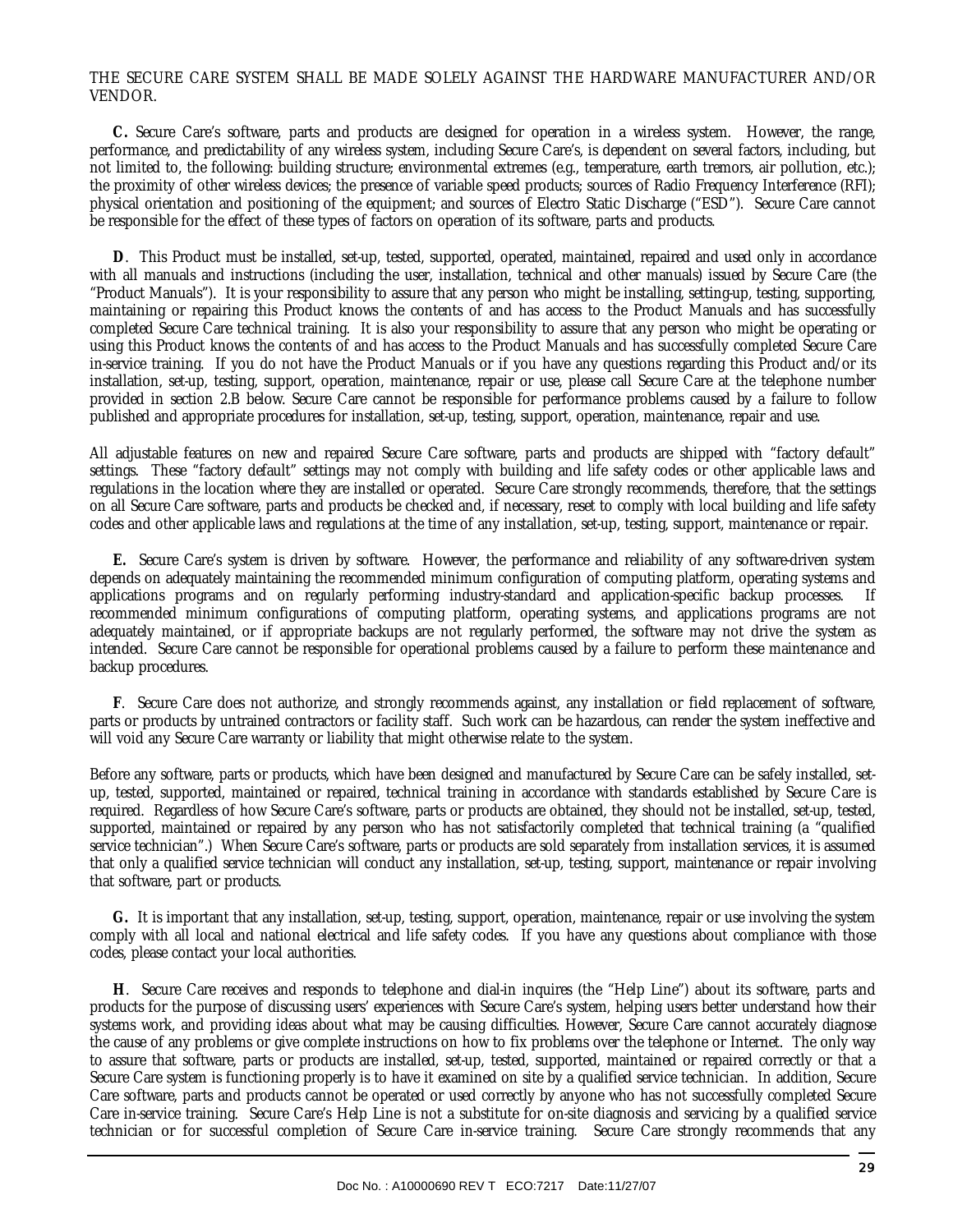installation, set-up, testing, support, replacement, maintenance or repair of a system that is performed by a person who has not satisfactorily completed technical training in accordance with standards established by Secure Care be immediately checked onsite by a person who has completed that technical training.

WARNING: EVEN SLIGHT MODIFICATIONS TO THE SYSTEM OR CHANGES IN THE OPERATING ENVIRONMENT MAY CAUSE SECURE CARE'S SYSTEM TO MALFUNCTION. THE ONLY WAY TO ASSURE THAT SECURE CARE'S SYSTEM HAS BEEN INSTALLED, SET-UP, TESTED, SUPPORTED, MAINTAINED, AND REPAIRED CORRECTLY IS TO HAVE A QUALIFIED SERVICE TECHNICIAN DO THE WORK.

 **I.** Secure Care's software, parts and products have been designed to augment a facility's reasonable procedures for protecting residents, patients, and infants. However, no system or combination of procedures and equipment can eliminate all risk or assure complete security. Secure Care's system is not intended as a substitute for the careful identification and monitoring of residents, patients, and infants by a facility's professional staff.

#### **2. Limited Warranty**

 **A**. Subject to the limitations set forth in this general product warranty statement (as amended from time to time by Secure Care in its absolute discretion), and unless a different period is specified in writing by Secure Care for a particular product or service, Secure Care warrants that this product (subject to Secure Care's specified tolerances and excluding any expendable items), if sold by Secure Care to an authorized Secure Care distributor, shall conform to the specifications which accompany this product for a period of one (1) year from the date of delivery of this product by Secure Care to a common carrier, f.o.b. Secure Care's manufacturing facility in Concord, New Hampshire or, in the case of services, from the date of first provision of such services. This warranty does not extend to and is not for the benefit of any person other than an authorized Secure Care distributor who purchases this product from Secure Care, any sub-distributor thereof and/or the customer to whom this product is first provided for use, by Secure Care, an authorized Secure Care distributor or any subdistributor thereof. In the event that this product does not comply with this warranty, Secure Care will, at its option, either repair or replace this product or refund the purchase price, provided that this product is returned as provided in section 2.b below. Replacement of this product under warranty will not extend the original warranty period.

Secure Care will also, at its option, either repair or replace this Product after the warranty has expired, for an additional charge, provided that this Product is returned as provided in Section 2.B below. If Secure Care repairs or replaces this Product after the warranty has expired, the terms of the warranty set forth in this Section 2.A for a new Product will apply to the repaired or replaced Product, with the exception that the term will run for ninety (90) days from the date of repair or replacement.

Repair may include the replacement of parts and products with functionally equivalent, reconditioned parts or products. Any part or product replaced by Secure Care will become the property of Secure Care upon replacement.

 **B.** Warranty service is available by contacting Secure Care at 800-451-7917 and obtaining a Return Authorization Number. No Product may be returned to Secure Care without first obtaining a Return Authorization Number. When this Product is returned to Secure Care, please include the Return Authorization Number and a detailed written description of the problem. Issuance of a Return Authorization Number by Secure Care will not constitute an admission that there is a problem with the Product being returned, that any problem is covered by warranty or that Secure Care has any responsibility to repair, replace, make refunds for or pay claims, costs, damages or liabilities connected with the Product being returned.

#### **NOTE: Transmitters are not repaired, nor is the warranty extended, beyond the expiration date.**

If this Product is returned to Secure Care for any reason, you will retain title (unless and until a part or product is replaced, in which case you will obtain title to the replacement part or product at the time of replacement), the risk of loss, and the obligation to pay all costs of shipping, storage and other charges and obligations relating to this Product.

 **C.** Except as stated in this section 2, Secure Care disclaims all warranties, express or implied, with respect to the whole or any part of this product, including, without limitation, all implied warranties of merchantability, fitness for a particular purpose, title and/or non-infringement. Secure Care also disclaims all obligations that might otherwise arise or be implied from a course of dealing or usage in trade.

### **3. Limitations of Liability**

 A. Regardless of the form of any claim or action, Secure Care's total liability to all persons, whether singly or together, for all occurrences combined, for claims, costs, damages or liabilities based on any cause whatsoever and arising from or in connection with this product, or the manufacture, distribution, promotion, sale, installation, set-up, testing, support,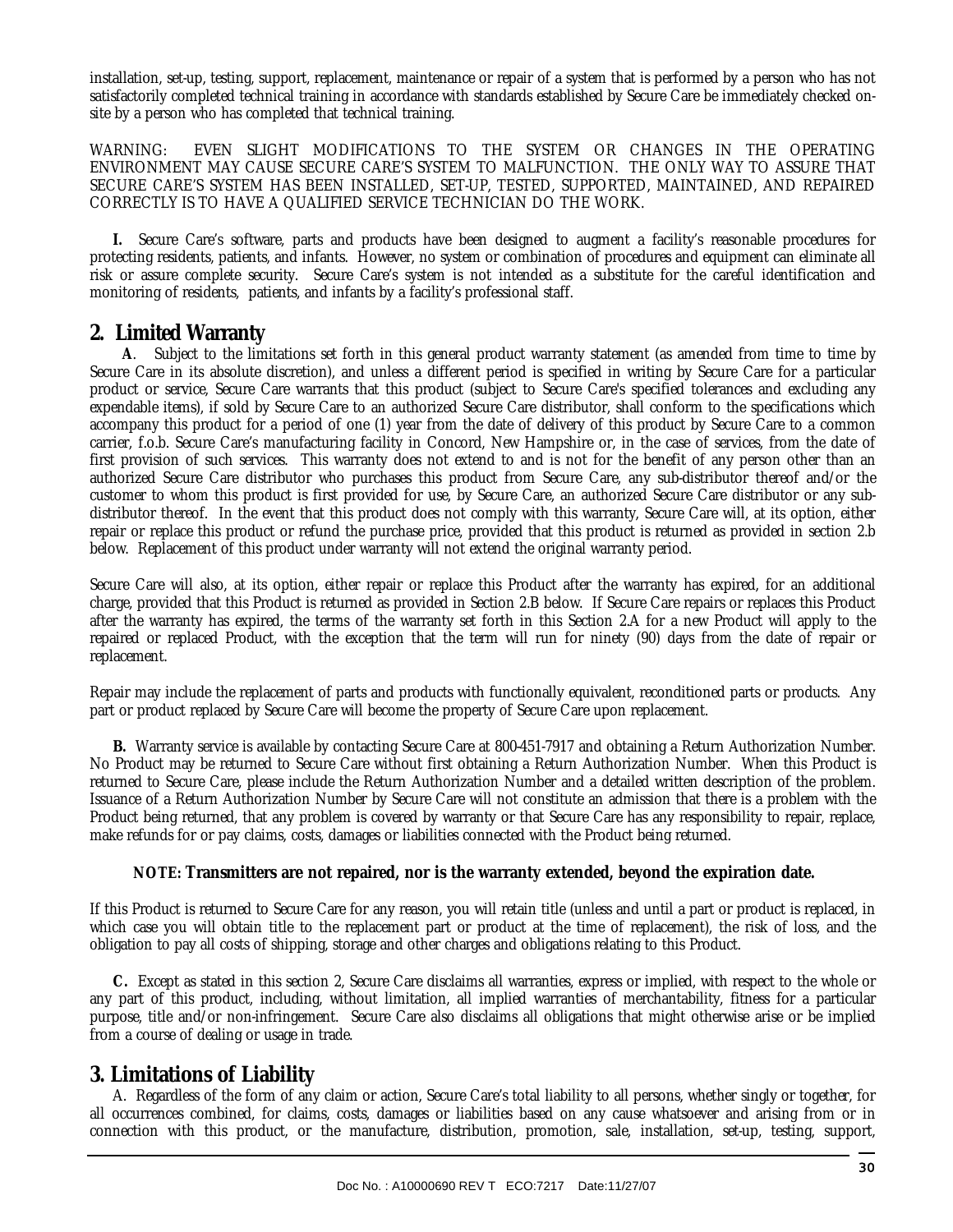maintenance, operation, servicing, use or performance of this product, or from or in connection with any delay or failure in providing this product, shall not exceed the aggregate price (without interest) paid to Secure Care for this product.

 **B**. In no event shall Secure Care be liable to anyone for any loss of data, loss of profits or loss of use of this product or any equipment, or for any special, incidental, consequential, exemplary, punitive, multiple, or other damages, arising from or in connection with the manufacture, distribution, promotion, sale, installation, set-up, testing, support, maintenance, operation, servicing, use or performance of this product or from or in connection with any delay or failure in providing or delivering this product.

 **C.** In no event shall Secure Care be liable to anyone for any claims, costs, damages or liabilities caused by: (i) any distributor's failure to perform its obligations and responsibilities under a distributor agreement with Secure Care; (ii) improper or defective promotion, distribution, sale, installation, set-up, testing, support, maintenance or repair of this product, including work performed, without Secure Care's prior written consent in its absolute discretion, by a person who has not satisfactorily completed Secure Care technical training, or in a manner not consistent with Secure Care technical training; (iii) improper or defective operation or use of this product by a person who has not successfully completed Secure Care in-service training, or in a manner not consistent with Secure Care in-service training; (iv) supply of this product by a distributor for use in, or the use of this product in, any system or configuration not designed to Secure Care standards or in which a distributor or any third party has substituted materials and/or goods not specified by Secure Care; or (v) deterioration of this product during storage.

 **D**. You agree to indemnify and hold Secure Care harmless from all claims, costs, damages and liabilities asserted by anyone for any damages that are excluded and waived, or are intended to be excluded and waived, by this section 3, or which are imposed by law on behalf of anyone but which are not expressly stated in this general product warranty statement.

 **E.** The exclusions, waivers and limitations on claims, costs, damages and liabilities and any rights of indemnification set forth in this Section 3 shall be enforceable to the maximum extent allowed by law and shall not be expanded or negated in any respect by Secure Care's operation of a "help line" to receive and respond to telephone or dial-in inquires about this product, by any communications through that "help line" or by any actions taken by anyone following communications with Secure Care over such "help line."

#### **4. Governing Law and Arbitration**

 **A.** This General Product Warranty Statement, and all questions arising out of or relating to it, shall be governed by and construed in accordance with the laws of the State of New Hampshire, without giving effect to the conflict of laws provisions thereof, and excluding the United Nations Convention on contracts for the international sale of goods, the 1974 convention on the limitation period on the international sale of goods (the "1974 convention"), and the protocol amending the 1974 convention, done at Vienna April 11, 1980.

 **B.** Any dispute, controversy or claim arising out of or relating to this general product warranty statement shall be resolved by arbitration. Regardless of the amount in dispute, the arbitration shall be conducted by a single arbitrator selected by the parties or, if they cannot agree, by a single arbitrator selected in accordance with the commercial arbitration rules of the American Arbitration Association without regard to the amount in dispute. The arbitration shall be conducted in English, in accordance with the commercial arbitration rules of the American Arbitration Association, in Concord, New Hampshire. The decision of the arbitrator shall be binding and enforceable by any state or federal court in New Hampshire, and you hereby consent to the personal jurisdiction of any state or federal court in New Hampshire for that purpose. The expense of the arbitration (excluding each side's own attorneys' fees, costs, and related expenses) shall initially be paid in equal shares by each side, but the total of such expenses plus any award of attorneys' fees, cost and expenses shall finally be paid by the parties as the arbitrator determines. Nothing in this section 4.b shall preclude Secure Care from seeking provisional or equitable relief from any appropriate court to protect its rights prior to, pending or in the absence of such arbitration proceedings.

#### **5. Severability**

The invalidity or unenforceability of any provision of this General Product Warranty Statement shall not affect the validity or enforceability of any other provision hereof.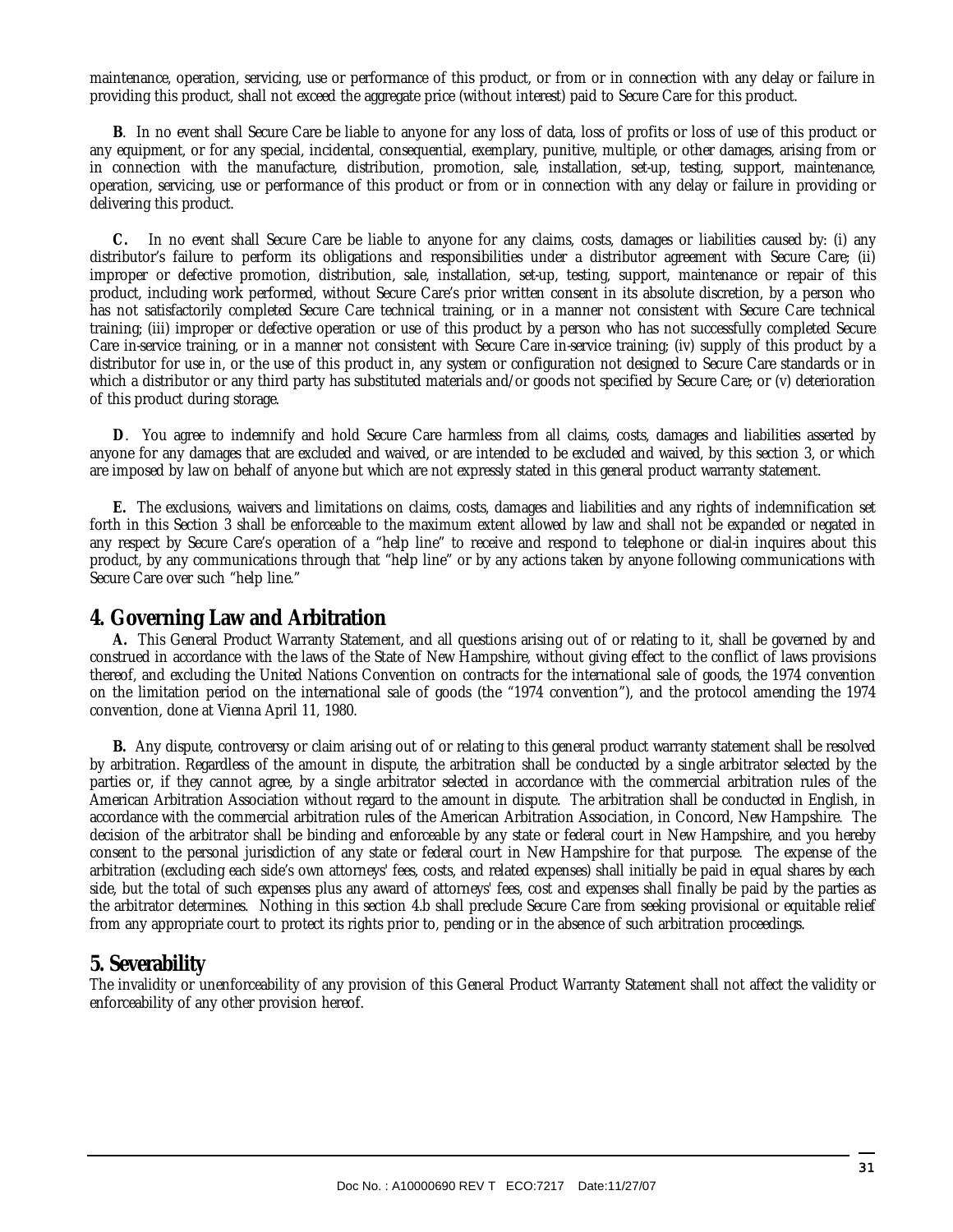### **6. Waiver**

No term or condition of this General Product Warranty Statement may be waived except in writing signed by Secure Care. A waiver on one or more occasions of any term or condition of this General Product Warranty Statement shall not constitute or be deemed to be a waiver of such term or condition on any other occasion. No delay or failure of Secure Care to exercise any right or remedy under this General Product Warranty Statement will operate as a waiver thereof; no failure to enforce or insist upon compliance with any provision of this General Product Warranty Statement on any one occasion shall be deemed to be a waiver of Secure Care's right to do so on another occasion; and no course of dealing will constitute a waiver, alteration, limitation or expansion of any of the parties' rights and obligations under this General Product Warranty Statement.

Revised 11/16/07